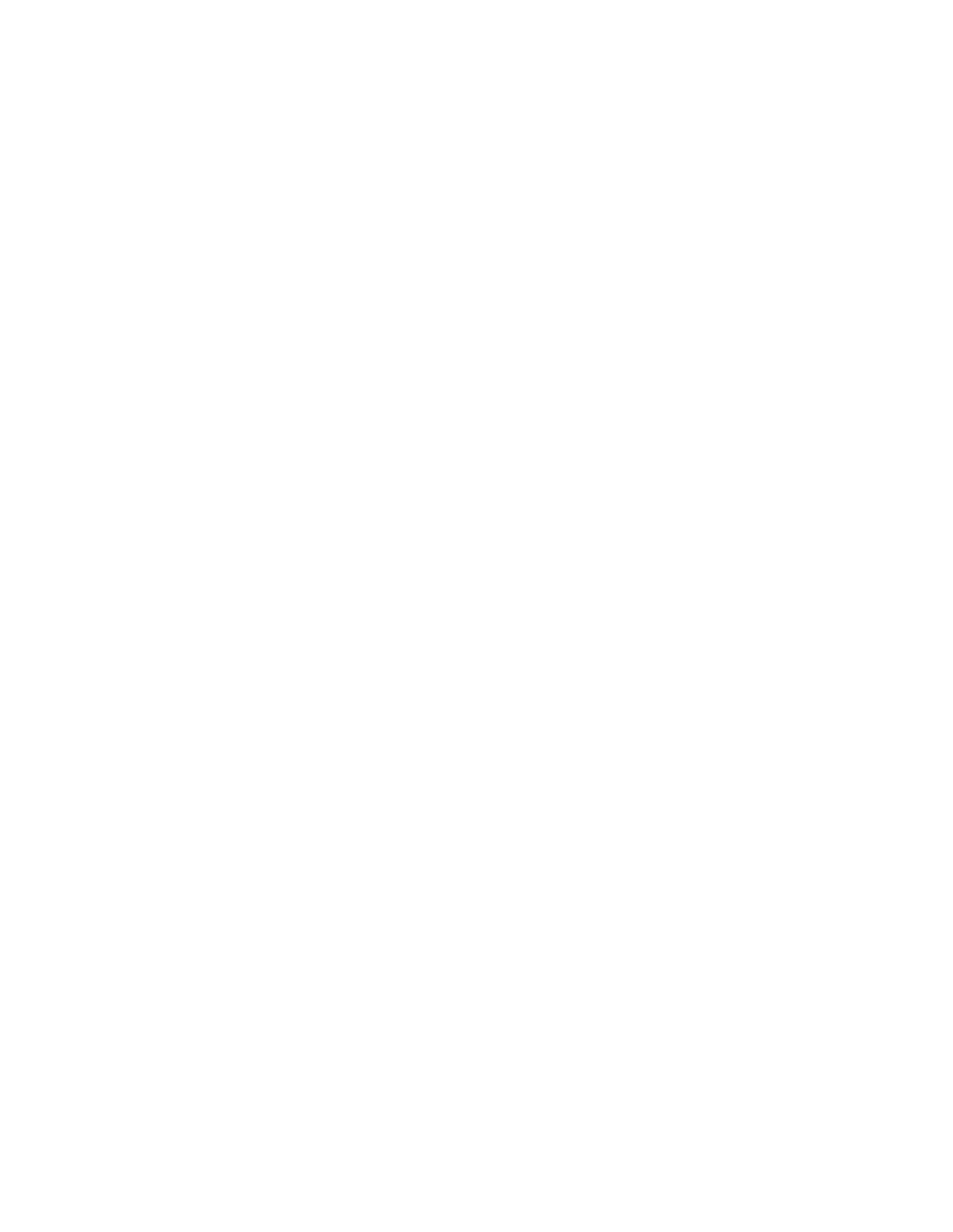# **Irrigation Water Productivity in Cambodian Rice System**

**CDRI Working Paper Series No. 51**

**Christopher Wokker Paulo Santos Ros Bansok Kate Griffiths**

**June 2011**



Cambodia's leading independent development policy research institute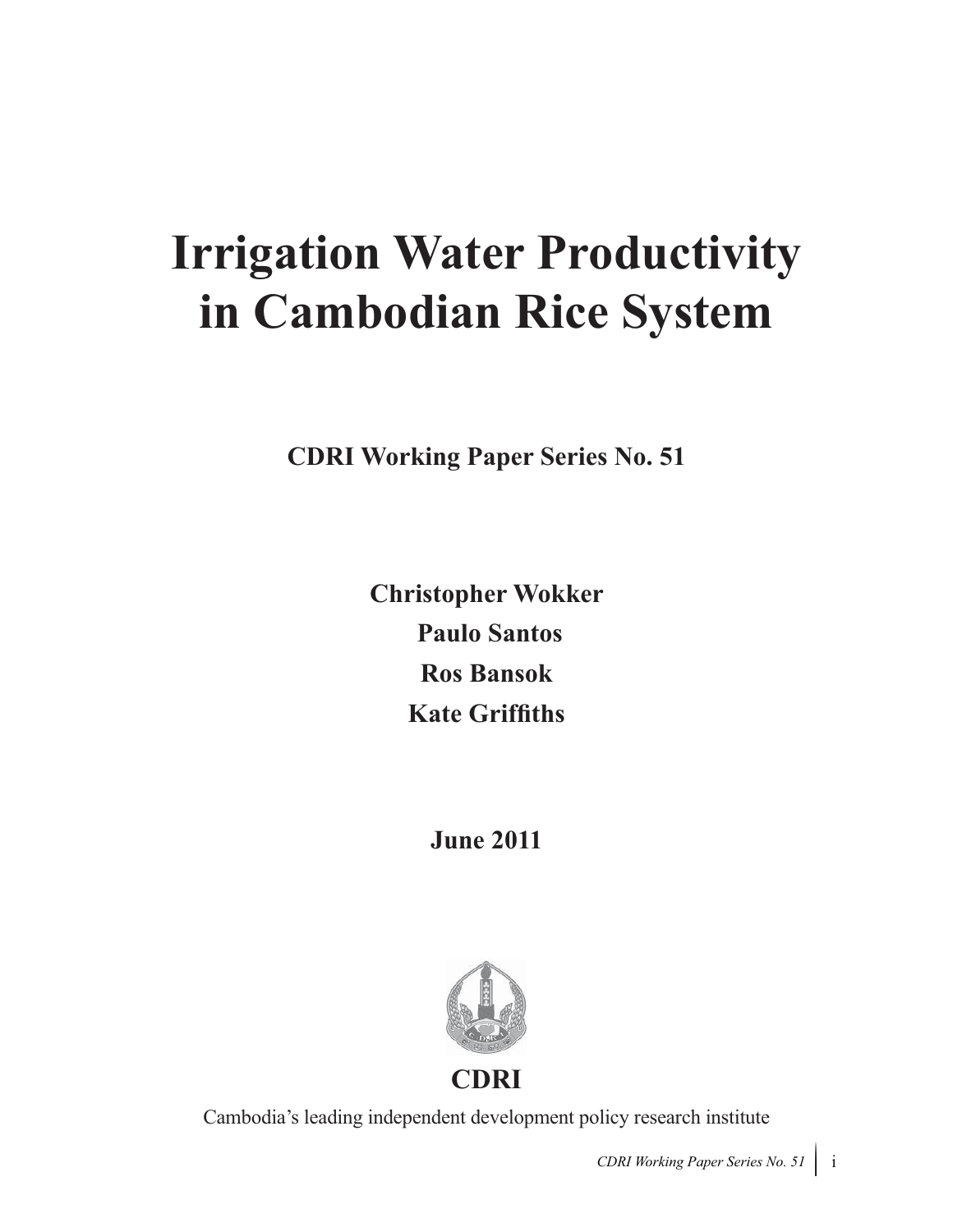#### **© 2011 CDRI - Cambodia's leading independent development policy research institute**

All rights reserved. No part of this publication may be reproduced, stored in a retrieval system or transmitted in any form or by any means—electronic, mechanical, photocopying, recording, or otherwise—without the written permission of CDRI.

ISBN-10: 99950–52-43-0

#### **Irrigation Water Productivity in Cambodian Rice System**

CDRI Working Paper Series No. 51

June 2011

#### **Authors:**

| Christopher Wokker | Resource Economist, University of Sydney                                    |
|--------------------|-----------------------------------------------------------------------------|
| Paulo Santos       | Lecturer, Agricultural and Resource Economics, University of Sydney         |
| Ros Bansok         | Researcher, Cambodia Development Resource Institute                         |
| Kate Griffiths     | Research Officer, Australian Mekong Resource Centre, School of Geosciences, |
|                    | University of Sydney                                                        |

*Responsibility for the ideas, facts and opinions presented in this research paper rests solely with the authors. Their opinions and interpretations do not necessarily reflect the views of the Cambodia Development Resource Institute.*

#### **CDRI**

- 56, Street 315, Tuol Kork, Phnom Penh, Cambodia
- $\boxtimes$  PO Box 622, Phnom Penh, Cambodia
- ℡ (+855-23) 881-384/881-701/881-916/883-603/012 867-278
- (+855-23) 880-734
- E-mail: cdri@cdri.org.kh

Website: http://www.cdri.org.kh

Layout and Cover Design: Men Chanthida and Oum Chantha Printed and Bound in Cambodia by  $T \& S$  Printing, Phnom Penh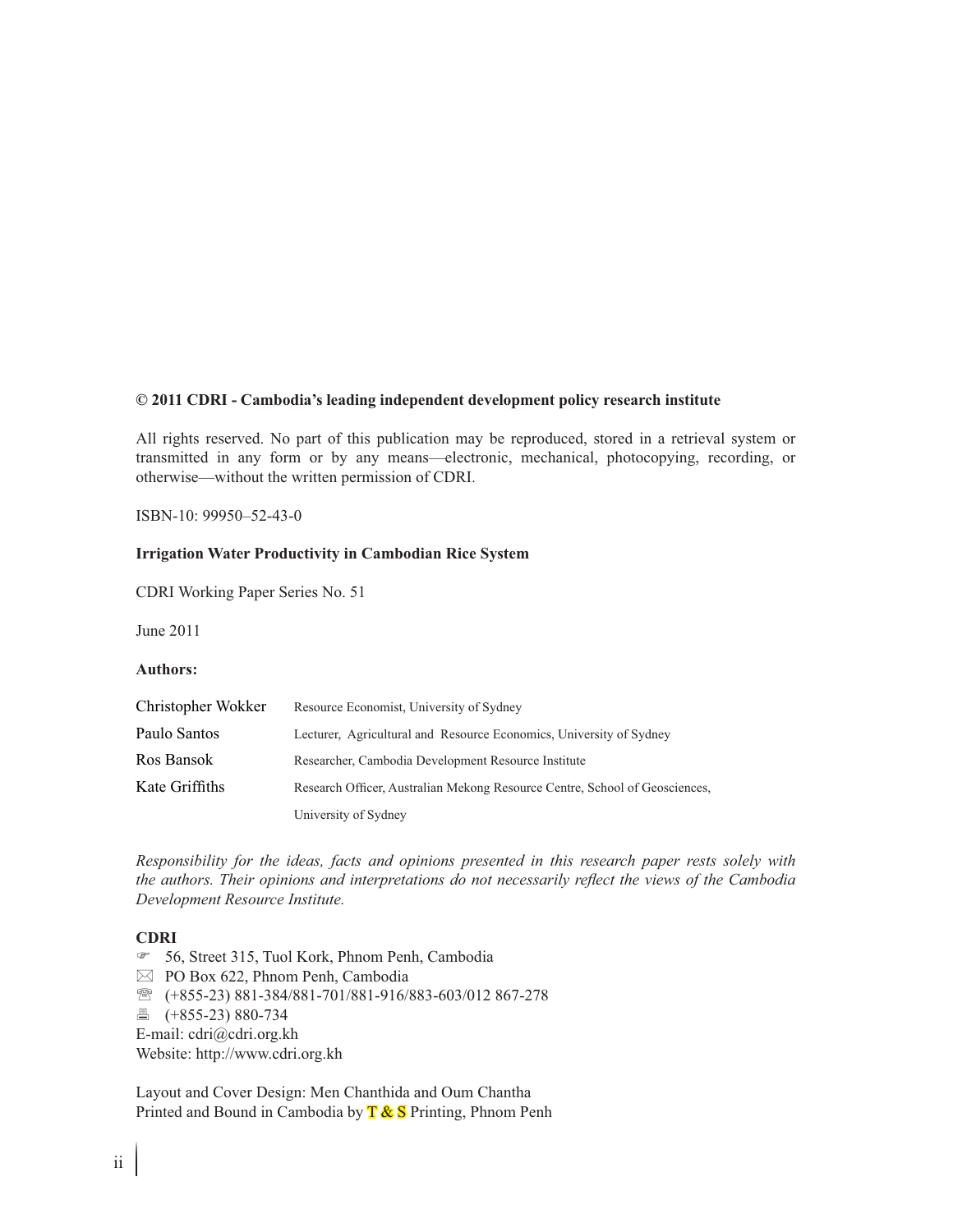## **CONTENTS**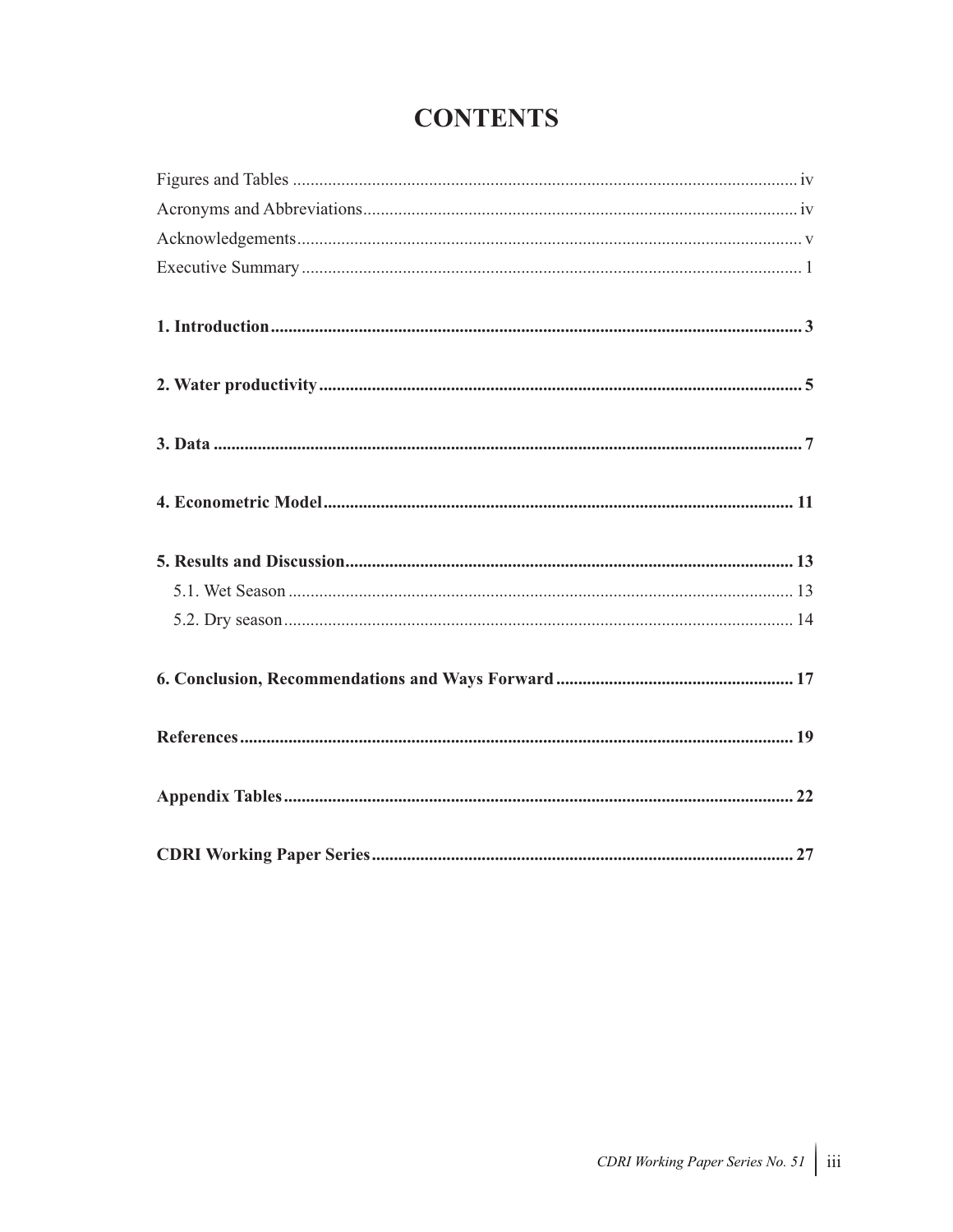## **List of Figures and Tables**

## **Acronyms and Abbreviations**

| ADB            | Asian Development Bank                                            |
|----------------|-------------------------------------------------------------------|
| AusAID         | <b>Australian Agency for International Development</b>            |
| <b>CDRI</b>    | Cambodia Development Resource Institute                           |
| <b>FWUC</b>    | Farmer Water User Community                                       |
| <b>GDP</b>     | <b>Gross Domestic Product</b>                                     |
| <b>IMR</b>     | Inverse Mills Ratio                                               |
| <b>MAFF</b>    | Ministry of Agriculture, Fisheries and Forestry                   |
| <b>MOWRAM</b>  | Ministry of Water Resource Management and Meteorology             |
| <b>PDOWRAM</b> | Provincial Department of Water Resource and Meteorology           |
| <b>RGC</b>     | Royal Government of Cambodia                                      |
| <b>UN</b>      | <b>United Nations</b>                                             |
| <b>WRMRCDP</b> | Water Resource Management Research Capacity Development Programme |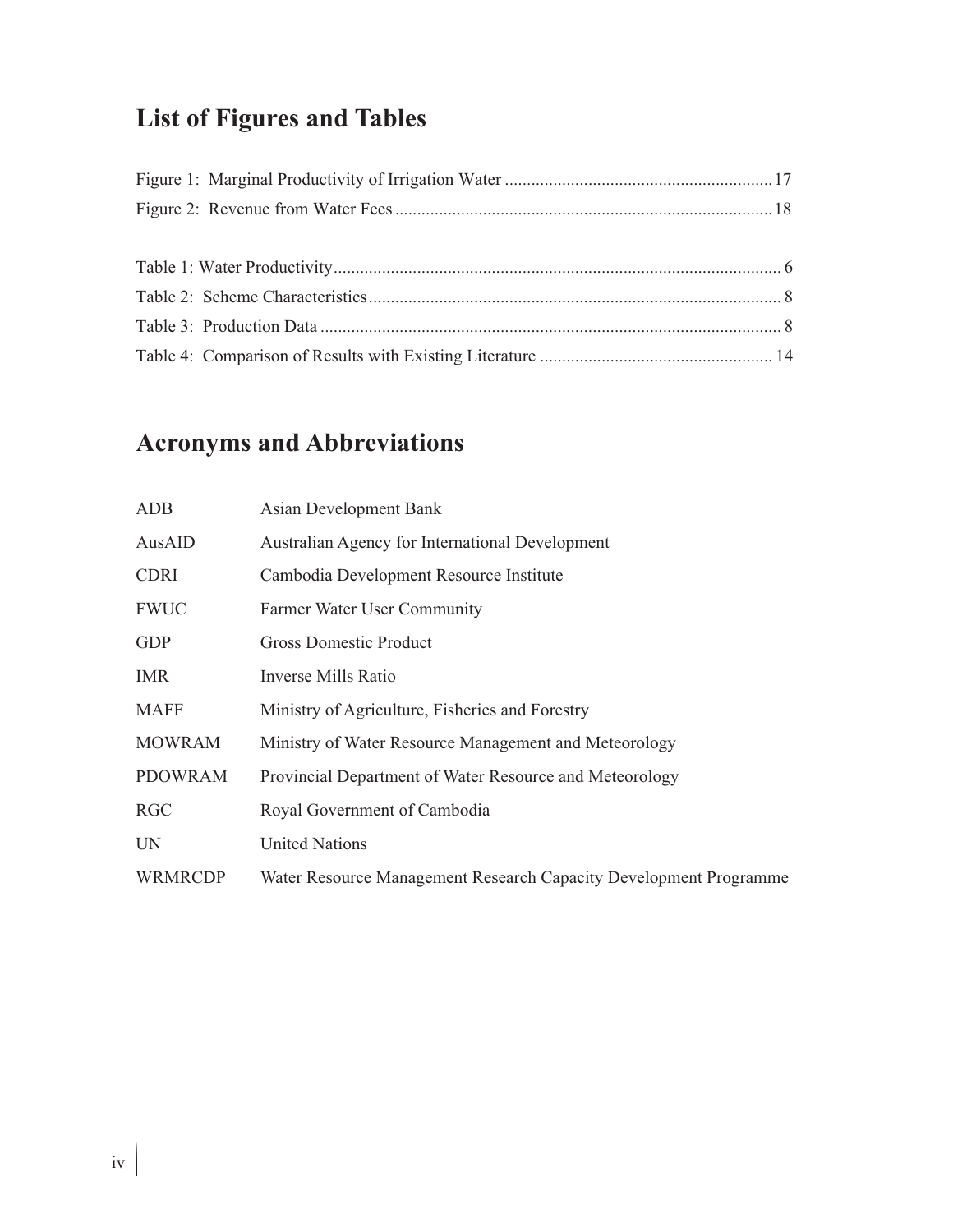### **ACKNOWLEDGEMENTS**

The authors would like to thank Mr Yem Dararath, former NRE programme coordinator and WRMRCDP team leader, Mr Kim Sour, WRMRCDP team leader, and Ms Som Sreymom, research assistant for her great contribution during the research. We also acknowledge Mr Pich Lonn Dara, Mr Nang Phirun and WRMRCDP counterparts, Mr Khol Many, Ministry of Agriculture, Forestry and Fisheries (MAFF), and Mr Nong Keamony, Ministry of Water Resources and Meteorology (MOWRAM), for their valuable coordination, facilitation and contribution to the research.

We express our sincere thanks to CDRI senior management, Mr Larry Strange, executive director and Mr Ung Sirn Lee, director of operations, as well as Dr Rebecca F. Catalla, research advisor, and Ms Susan Watkins, editor and academic writer.

We are especially grateful to Dr Sin Sovith, senior programme officer, and Mr John Dore, regional advisor of AusAID, who regularly advised on and closely monitored the progress and quality of the research. Special thanks go to Mr Chann Sinath, deputy secretary general of MOWRAM and co-chair of WRMRCDP, and Mr Mak Soeun, director of the Agricultural Extension Department, MAFF, for their guidance.

The contributions from numerous interviewees who provided information and shared their knowledge during the research are sincerely appreciated. Our thanks also go to the directors and the staff of the Provincial Departments of Water Resource Management and Meteorology (PDOWRAM) in Kompong Chhnang, Pursat and Kompong Thom provinces for their support and coordination.

The contribution to data collection and knowledge sharing by farmers and farmer water user community (FWUC) members are much appreciated. We would especially like to thank the commune councillors, village chiefs and villagers in the study areas for their participation in the research.

We thank Ross Drynan, Greg Hertzler and participants at the agricultural and resource economics ARE students seminars for their questions and comments on earlier versions of this paper.

Last but not least, we would like to express our appreciation and deep gratitude to Professor Philip Hirsch for his fruitful coordination and great contribution to making this research meaningful. And we also thank Ms Jessie Connell, policy analysis and dissemination support officer, who worked with us as an intern in the Natural Resource and Environment (NRE) Programme at CDRI.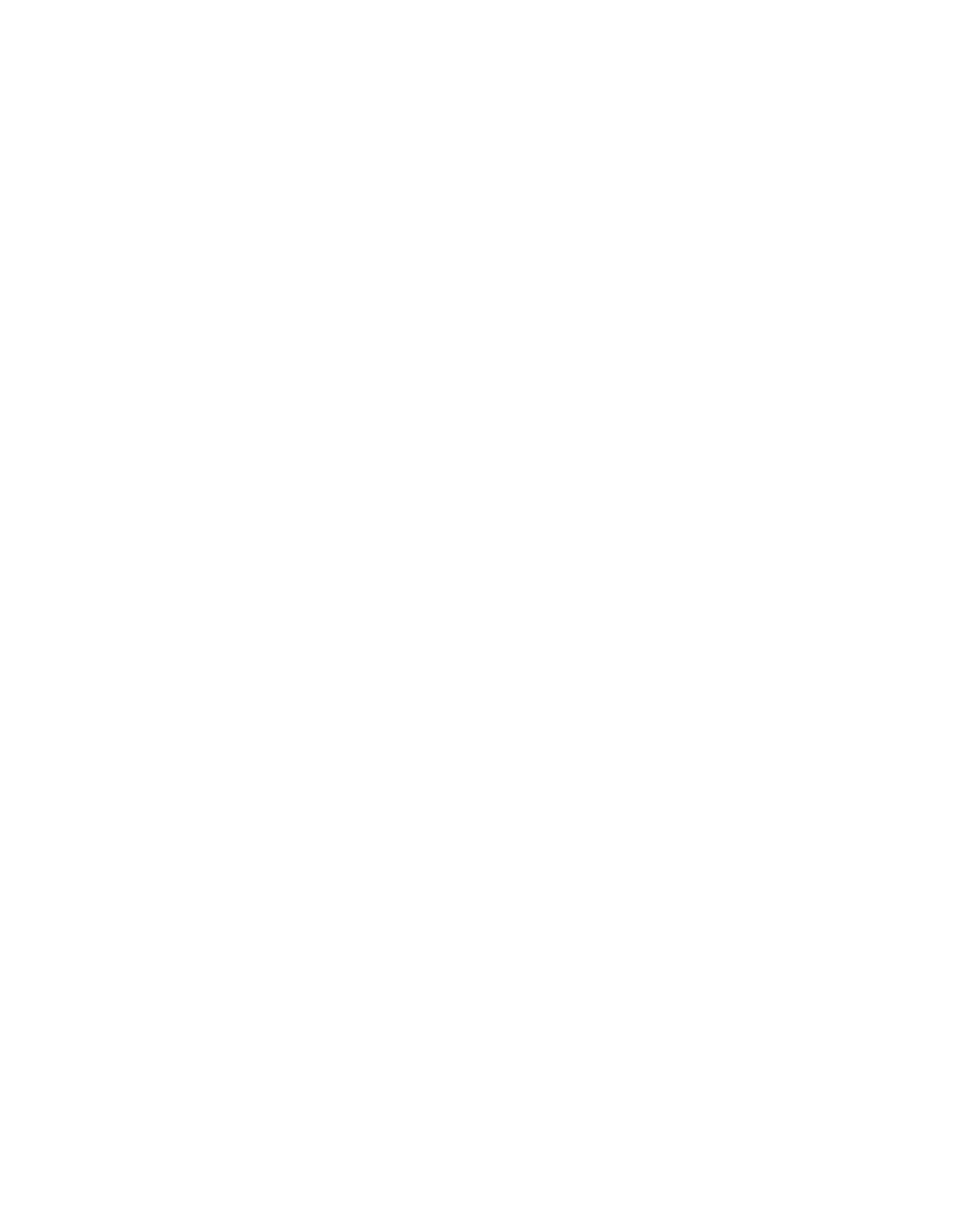## **EXECUTIVE SUMMARY**

Cambodia's economy is based largely on the agricultural sector which contributes 33 percent of the national GDP and employs more than 67 percent of the national labour force. Rice production is central to this sector: not only do the majority of Cambodia's farmers depend directly and indirectly on the success of the rice crop each year, but being the main food staple, rice production is a significant factor in the national effort to promote food security. Despite its importance, rice farming in Cambodia has traditionally been dependent on rainfall rather than irrigation. Rainfall distribution determines the success and size of the harvest and, as a result, farmers generally only grow only one crop per year.

Recognising the importance of water management to promoting the country's rice production, the Royal Government of Cambodia and donors are making efforts to expand the irrigated area in Cambodia. The expectation is that irrigation will make farmers less reliant on rainfall, allowing them to cultivate more crops with more certainty and predictability, resulting in higher productivity and better livelihood outcomes. The government's current planning document emphasises the importance of water management to increase agricultural productivity and stresses 'rehabilitating and enhancing irrigation potential' (RGC 2009:28).

However, despite the importance given to irrigation in Cambodia's development strategies, there is lack of quantitative information regarding the value of water at the farm level. This paper presents key findings from the economic component of the Water Resources Management Research Capacity Development Programme (WRMRCDP) to address this question and discusses some of the policy implications of these findings, particularly in regard to the definition of irrigation fees.

The key findings of this paper are that estimates of the extra yield produced as a result of irrigation, when measured in terms of rice production, are very low. This is particularly the case in the wet season: an increase of 1 percent in the amount of water used leads to an increase in rice yield of only 0.06 percent in the wet season and 0.12 percent in the dry season. For amounts of water larger than 1000 cubic metres per plot, and controlling for other inputs (including land), very little is added to yield size.

The overall key policy implications are that:

- The marginal return from water use to farmers in the wet season is low; therefore, farmers will not be willing to pay much for water during the wet season;
- This lack of willingness to pay for water limits the feasibility of cost-recovery policies as well as decisions on infrastructure investment and maintenance;
- Increasing productivity in the wet season is central to any effort to better manage irrigation water.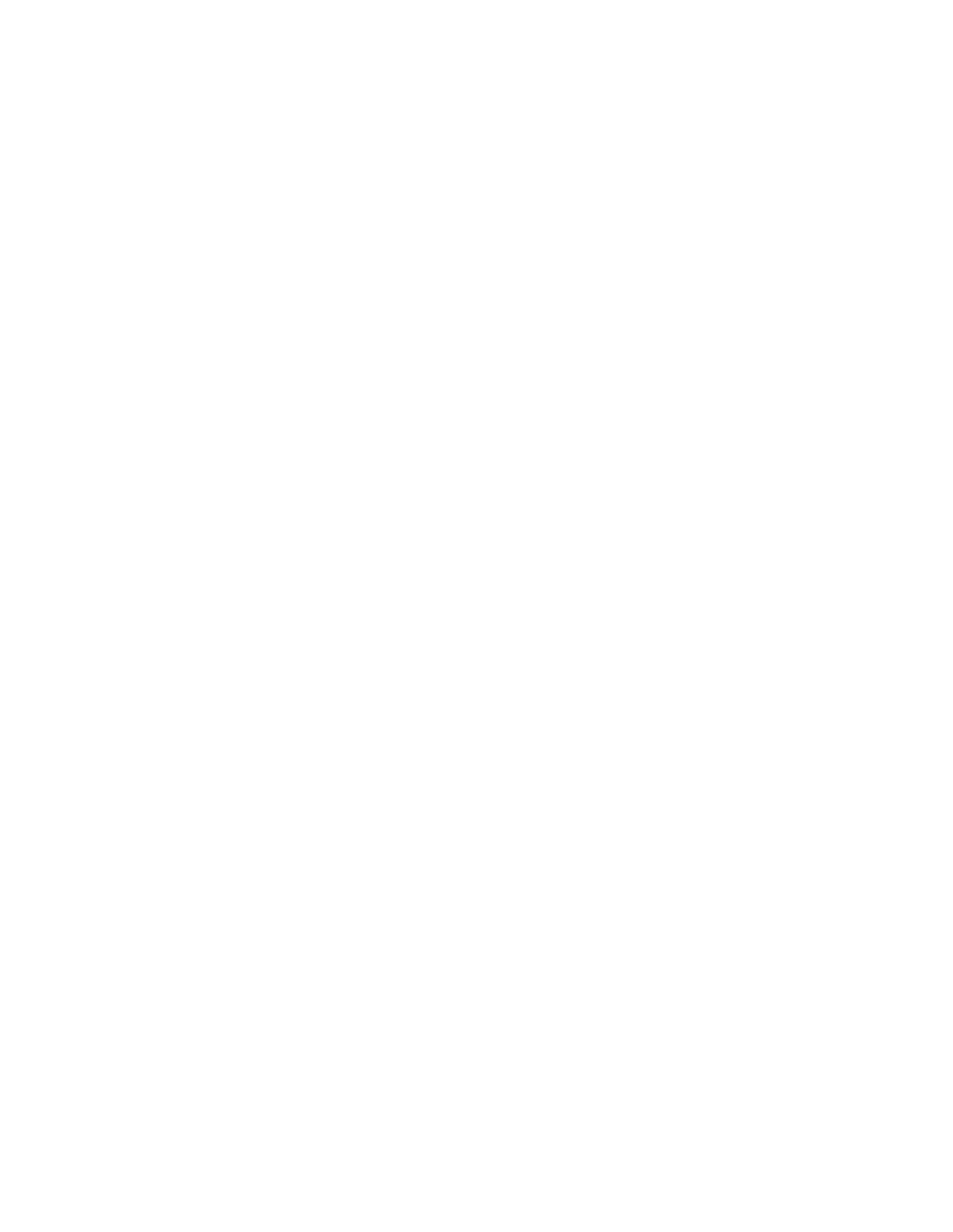## **1 INTRODUCTION**

Globally, population growth, rising incomes and urbanisation are increasing the demand for water. Each of these drivers of demand is present in the Cambodian context. The country's population is expected to increase from the current 14.2 million to between 20.4 and 27.4 million by 2050 (UN 2008; ADB 2010a), while simultaneously, the economy is expected to experience a strong record of economic growth. Economic growth between 1998 and 2008 alone averaged 9.1 percent (ADB 2010b) and, against the recent global financial crisis, is estimated to be as high as 6 percent in 2011 (ADB 2010a). Increases in per capita income and urbanisation are also expected (UN 2007), with the resulting rise in the demand for food estimated to be between 109 percent and 206 percent by 2020 compared to year 2000 levels (Hoanh *et al.* 2003). If this upward trend in demand is to be satisfied by increased domestic agricultural production, a greater strain will be placed on agricultural resources, including water.

In addition to these drivers of demand for water, it is also anticipated that climate change will influence water availability in Cambodia. Changes in climate are expected to increase the overall flow of the Mekong by 4.3 percent, though this increase will be concentrated in the wet season (with an expected increase in flow of 5.14 percent), with a reduction in the dry season flow of 2.18 per cent (Keskinen *et al.* 2009). The Mekong drains 86 percent of the land area of Cambodia (Dore 2003) and provides 60 percent of the water for the Tonle Sap Plains, the main agricultural region (Sarkulla *et al.* 2009). The country will become slightly warmer with increasingly variable rainfall, though it will be similar on average for the first half of this century (Keskinen *et al.* 2009). Water availability in Cambodia will also be affected by the construction of dams in the Mekong River Basin: there will be less water in the wet season and more water in the dry season, though specific impacts will depend on the characteristics of dams and their locations (Lamberts 2008; Sarkkulla *et al.* 2009).

Agriculture is the main water user in Cambodia. Nesbitt (2005) puts water withdrawals for agriculture in the lower Mekong Basin at 80-90 percent of total extractions; in 2009, MOWRAM estimated these to be 95 percent. In the dry season, when there is a lack of water, accessing water for agriculture is time-consuming and expensive. The Cambodian government's planning and development document, the Rectangular Strategy (RGC 2004), emphasises the importance of increased agricultural productivity. Effective water management is central to this strategy, especially in regard to irrigation, as the potential benefits to rice production are of particular significance in Cambodia as 30.1 percent of the population lives in poverty (ADB 2010b). Irrigation has been shown to impact directly and indirectly on poverty reduction via greater yields and lowering the risk of crop failure (Hussain & Hanjra 2004), which in turn boosts income and employment opportunities while increasing options for crop diversification (Hasnip *et al.* 1999). More broadly, increased rice productivity increases food security and allows a greater diversification of employment and labour endowments (Hossain & Fischer 1995). The value of irrigation in agriculture is also evident at the national level, as found by Hussain *et al.* (2007) who estimated agricultural water values in the Indus valley in Pakistan ranging from USD0.04 per  $m^3$  at farm level to USD0.22 per  $m^3$  at national level.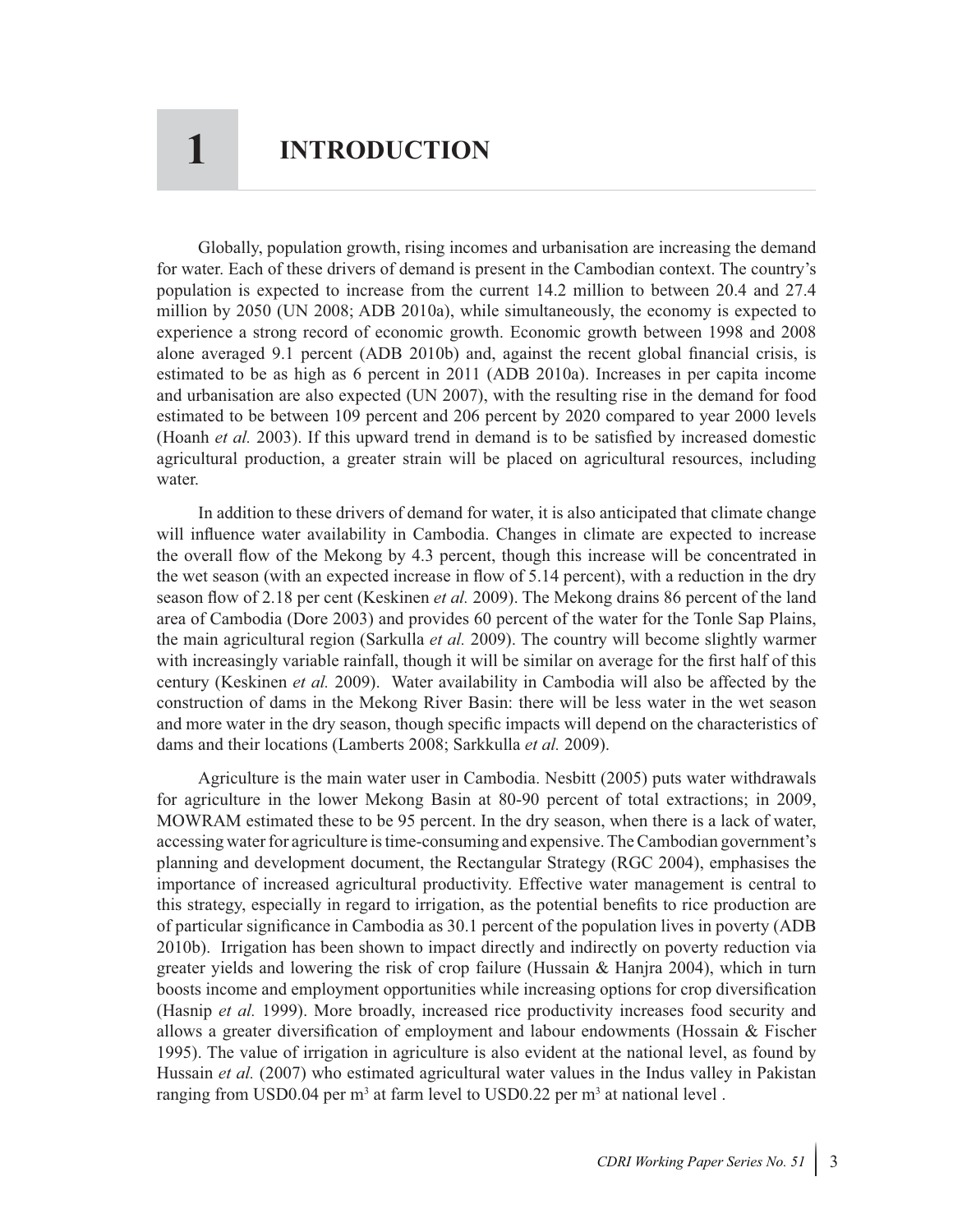As part of its water management strategies, the Cambodian government has decentralised the responsibility for the operation and maintenance of irrigation schemes to Farmer Water User Communities (FWUCs) by Prakas 306 in 2006 (Perera 2006). As part of this legislation, farmers are required to pay fees to FWUCs for the operation and maintenance of irrigation schemes. Water is no longer a free public good, but instead belongs to the state and is managed by the FWUC. However, the roles and responsibilities of the FWUCs are often unclear, and 91 percent of water user fees imposed by the FWUC were not paid in the areas assessed in this study (CDRI 2009). Knowledge of the 'value of water' thus becomes particularly important in order to determine why farmers do not pay fees and how water should be priced.

This paper aims to assess the value of irrigation to farming in Cambodia by looking at the marginal productivity<sup>1</sup> of water in rice agriculture. The marginal productivity of water from supplementary irrigation<sup>2</sup> in lowland rice systems in Cambodia is estimated using primary plot level panel data, taking into account farmer and plot heterogeneity as well as self-selection of supplementary irrigation. Thus, it will determine the extra rice yield obtained at the plot level as a result of using irrigation. These estimates can then be used to inform the discussion on water pricing policy.

The paper proceeds as follows. Section 2 identifies key aspects of the existing literature on water productivity in rice systems. Sections 3 and 4 describe the methodology, focusing first on the data and secondly on the empirical approach. Section 5 outlines the results and discussion. Section 6 concludes and posits recommendations and ways forward.

<sup>1</sup> Where 'marginal productivity' is the change in output (rice) due to the use of one extra unit of water (in m3)

<sup>2</sup> In this paper 'supplementary irrigation' refers to water used in addition to rainfall.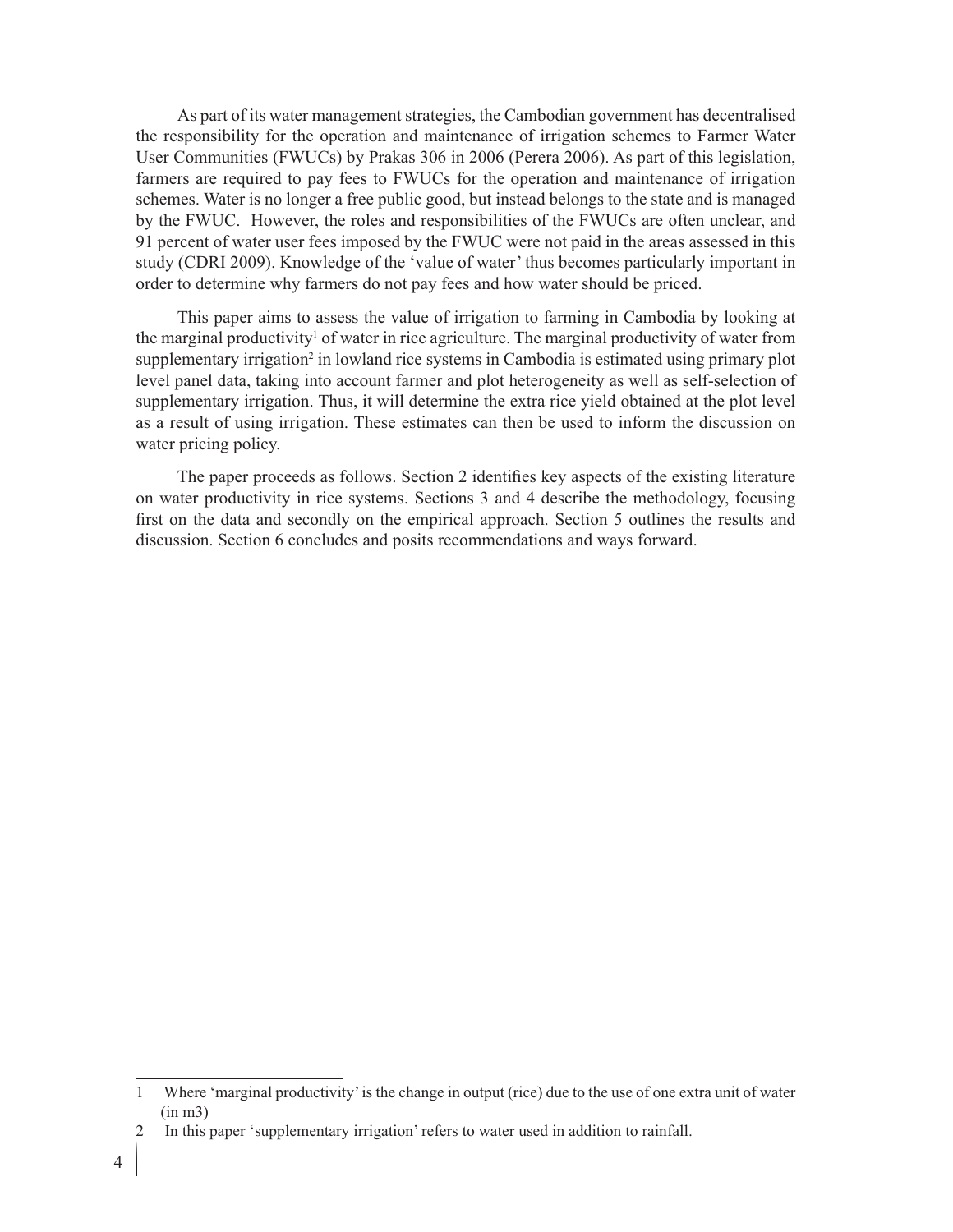Water productivity refers to the ratio between output (e.g. yield) and water use. However, the issue of most concern to this paper is not how to define water productivity, but rather how to measure it.

Water productivity can be measured in a number of ways depending on the questions to be answered and the type and availability of data. For example, water productivity can be evaluated at different scales, from country to plot level. It is important to take this into consideration for two reasons. First, the level of assessment changes the definition of water used and, with it, the value of water productivity, a point noted by Hafeez *et al.* (2007): larger scales of assessment are generally associated with higher levels of water productivity. Second, different outcomes are relevant to different stakeholders at different levels (Kijne *et al.* 2003). There are also a variety of ways of defining output and input in any studies of water productivity, as noted by Kijne *et al. (ibid.)*. Output is most commonly defined in terms of physical quantities (especially in studies that focus on one crop) or some measure of value, either gross or net of input costs (in studies that deal with agricultural production without focusing on one crop). Kijne *et al. (ibid.)* use a variety of measures of water input including gross water inflows, precipitation, irrigation inflows and actual and potential evapotranspiration. This approach reflects more clearly the data limitations and the assumptions regarding water productivity in agriculture.

Table 1 presents a brief summary of the studies listed above which have tried to quantify water productivity, with a particular emphasis on (but not limited to) South East Asian countries. It is clear from these studies that a focus on water use as quantified by different measures of evapotranspiration (actual, as in Bastiaanssen & Zwart 2004 potential; as in Goto *et al.*  2008; and reference, as in Allen *et al.* 1998) dominates the existing knowledge. The use of these measures carries with it one important limitation however, namely that these studies are often based on data from experimental stations or greenhouse/pot experiments which may not reflect actual production conditions<sup>3</sup>. These studies also differ in their assumption regarding the importance of different flows: particularly important from a policy perspective, several (for example, Mainuddin and Kirby (2009); Haddeland *et al.* (2006)) assume that irrigation during wet season is not important for rice production. Finally, only a small number of these studies consider the lower Mekong basin, and an even smaller number consider Cambodia.

<sup>3</sup> Other studies (for example Bouman & Tuong 2001) use experimental methods to quantify water productivity under different production scenarios, some of which may not be practiced in the field.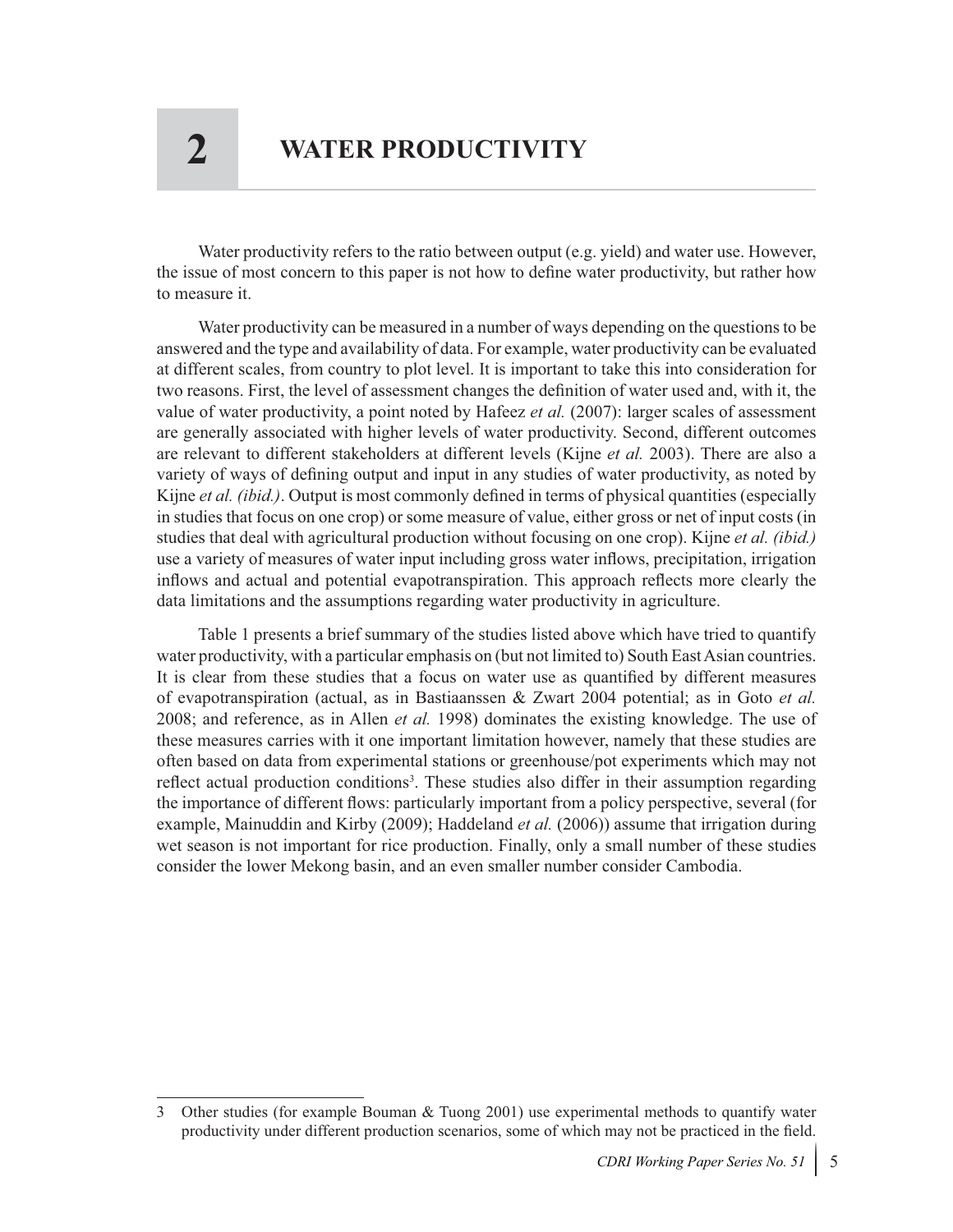| Study                             | Country     | Period                     | Irrigation | Water measure                                        | Scale                                 | Water productivity              |
|-----------------------------------|-------------|----------------------------|------------|------------------------------------------------------|---------------------------------------|---------------------------------|
| Hafeez et al. (2007)              | Philippines | (dry season)<br>2000-200   | Included   | Gross                                                | $(1500-18000 \text{ ha})$<br>1 Scheme | $0.05 - 0.18$ kg/m <sup>3</sup> |
| Mainuddin and Kirby (2009)        | Laos        | 1993-2004                  | Excluded   | Rainfall + surface + underground                     | Province                              | $0.20 - 0.49$ kg/m <sup>3</sup> |
|                                   | Thailand    | 1995-2003                  | Excluded   | Rainfall + surface + underground                     | Province                              | $0.20 - 0.30$ kg/m <sup>3</sup> |
|                                   | Cambodia    | 1993-2003                  | Excluded   | Rainfall + surface + underground                     | Province                              | $0.11 - 0.24 \text{ kg/m}^3$    |
|                                   | Vietnam     | 1995-2004                  | Excluded   | Rainfall + surface + underground                     | Province                              | $0.30 - 48 \text{ kg/m}^3$      |
| Phengphaengsy and Okudaira (2008) | Laos        | 2006-2007                  | Included   | Rainfall + surface + underground + irrigation Scheme |                                       | $0.09 \text{ kg/m}^3$           |
|                                   |             | (dry season)               |            |                                                      |                                       |                                 |
|                                   | Thailand    | (dry season)<br>2006-2007  | Included   | Rainfall + surface + underground + irrigation        | Scheme                                | $0.12 \text{ kg/m}^3$           |
|                                   | Cambodia    | $(dry$ season<br>2006-2007 | Included   | Rainfall + surface + underground + irrigation Scheme |                                       | $0.04 \text{ kg/m}^3$           |
| Loeve et al. (2004)               | China       | 2000                       | Included   | Gross                                                | Sub-basin                             | $0.32$ kg/m <sup>3</sup>        |
|                                   |             | 2000                       | Included   | Gross                                                | Plot                                  | $0.67$ kg/m <sup>3</sup>        |
|                                   |             | 2000                       | Included   | Irrigation                                           | Sub-basin                             | $2.19$ kg/m <sup>3</sup>        |
|                                   |             | 2000                       | Included   | Irrigation                                           | Plot                                  | $1.65 \text{kg/m}^3$            |
| Cabangon et al. (2002)            | Malaysia    | 1988-1994                  | Included   | Irrigation                                           | Plot                                  | $1.48 \text{kg/m}^3$            |
|                                   |             | (dry season)               |            |                                                      |                                       |                                 |
|                                   |             | 1988-1994                  | Included   | Irrigation                                           | Plot                                  | $0.62 \mathrm{kg/m^3}$          |
|                                   |             | (wet season)               |            |                                                      |                                       |                                 |

| ξ             | ъ |
|---------------|---|
| į             |   |
| ì<br>\$       |   |
| Ĕ<br>י<br>ב   |   |
| ater          |   |
|               |   |
| í             |   |
| $\frac{1}{2}$ |   |
|               |   |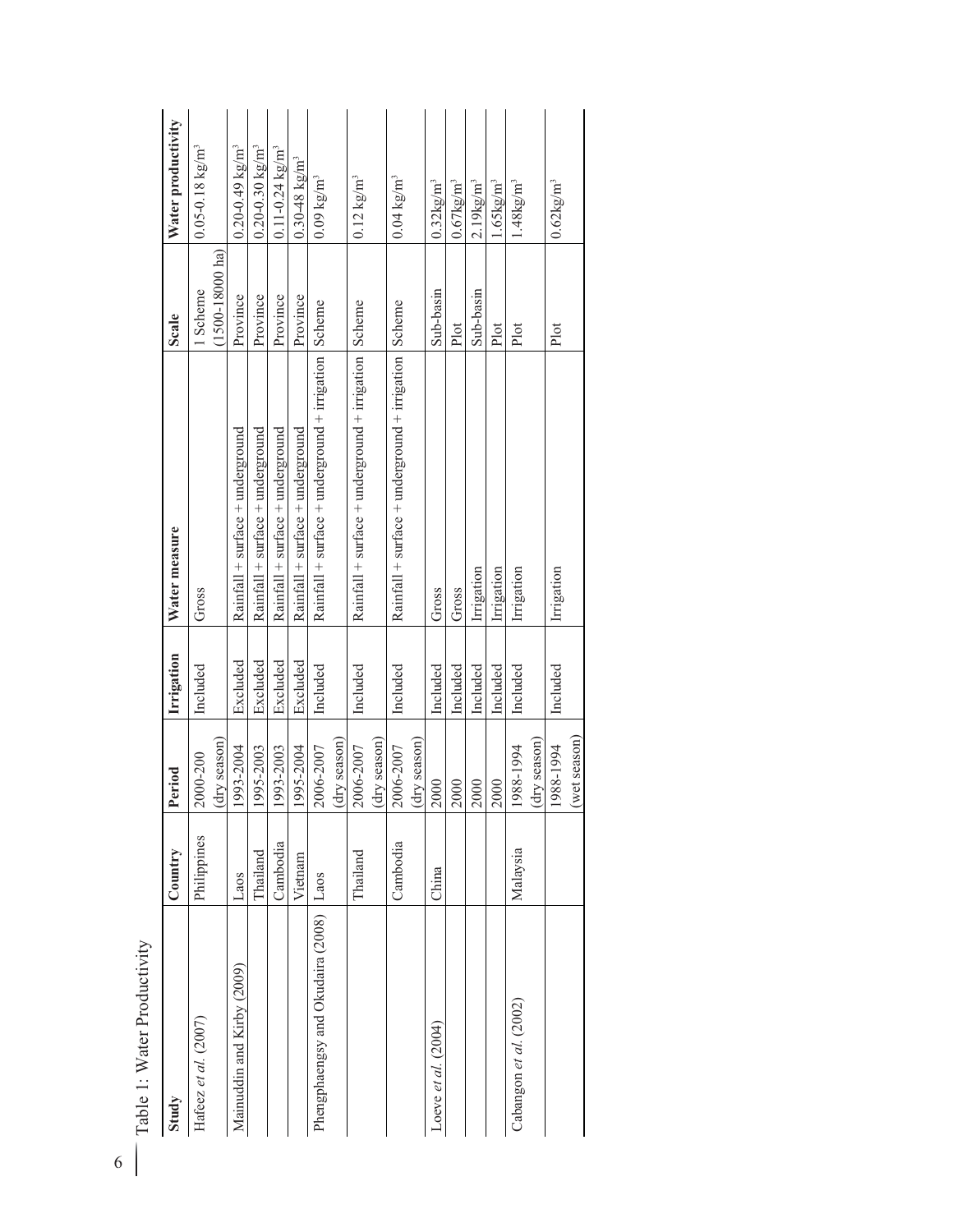The data used in this study was collected as part of the wider Water Resource Management Research Capacity Development Programme (WRMRCDP) addressing water management in the Tonle Sap watershed, Cambodia. A household survey was conducted in 10 irrigation schemes across three provinces: Kampong Chhnang, Kampong Thom and Pursat. These 10 schemes were selected to represent different agro-ecological conditions within the catchment, including upstream/downstream locations. The characteristics of each scheme are presented in Table 2.

In each irrigation scheme, 30 households were selected to be interviewed in a baseline survey. Because of the relatively small sample size, households were selected with the help of village heads to represent a range of wealth and plot characteristics typical of each scheme. These households were interviewed in mid-2008 using a questionnaire that was designed to capture information on variables that are more or less constant through time: household composition, characteristics of the head of the household (gender, age, education), plot characteristics and assets. This baseline questionnaire was followed by the main questionnaire which was fielded after each wet and dry season. This survey focused on changes in household composition and on decisions related to income generation (including farm and non-farm production) as well as other sources of income (transfers) and production shocks.

The survey module which was used to ask about production data was designed to closely follow the module used in the World Bank Living Standards Measurement Surveys (Reardon & Glewwe 2000). This World Bank survey, however, does not attempt to collect data on water use, a matter of central importance in this study. For that reason, it is worth explaining in more detail how we obtained information on water use at plot level. The survey questions relating to the value of water were:

- Do you irrigate?
- If yes, do you use gravity or pumping?
	- If you use gravity, what depth do you irrigate to and how many times do you do this during the dry season?
	- If you pump water, what is the pump's capacity and how many hours is it used for?

The answers to these questions were then used (together with other questions regarding the area of irrigated land and the frequency of irrigation per season) to determine the value of irrigation water used. Using this dataset, it was possible to estimate the relationship between the amount of irrigation water used and the rice yield in both the wet and dry seasons.

Data for each of the seasons for which we have data (2008/2009 wet seasons and 2009/2010 dry season) is presented in Table 3.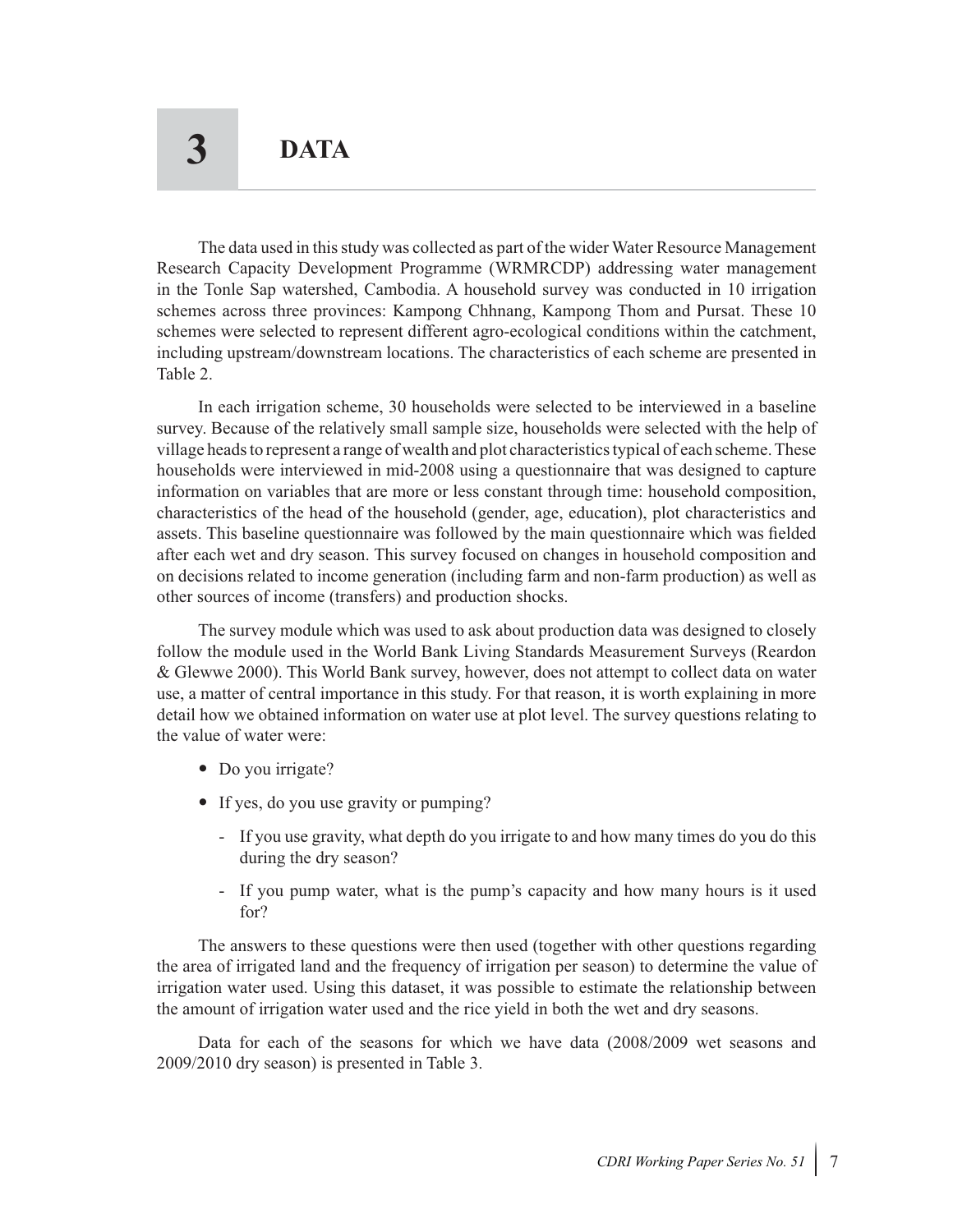| Table 2: Scheme Characteristics<br>8 |           |         |                  |                 |                 |                |      |                  |            |                 |        |              |                     |               |                   |
|--------------------------------------|-----------|---------|------------------|-----------------|-----------------|----------------|------|------------------|------------|-----------------|--------|--------------|---------------------|---------------|-------------------|
|                                      |           |         |                  |                 | Construction    | Rehabilitation |      |                  |            |                 |        | Cropped Area | Stream              |               | Tonle Sap         |
| Province                             | Catchment | Scheme  |                  | year            |                 | year           |      | FWUC year        | Population |                 | Wet    | $\rm{Dry}$   | position            |               | floodplain        |
| Pursat                               | Pursat    |         | Damnak Ampil     |                 | 1978            | 2006           |      | 2005             |            | 93,800          | 26,703 | 1,230        | Upstream            |               | $\frac{1}{2}$     |
| Pursat                               | Pursat    |         | Kampang          |                 | 2004            |                |      | 2004             |            | 5,800           | 2,000  | 1,570        | Midstream           |               | Yes               |
| Pursat                               | Pursat    |         | Wat Leap         |                 | 1960            | 2003           |      | 2003             |            | 13,100          | 3,050  | 170          | Downstream          |               | Yes               |
| Kompong Chhnang                      | Chrey Bak |         | Pok Paen         |                 | 1969            | 2005           |      | 2005             |            | 4,000           | 1,980  | $\circ$      | Upstream            |               | $\frac{1}{2}$     |
| Kompong Chhnang                      | Chrey Bak |         | Svay Chek        |                 | 1973            | 2005           |      |                  |            | 6,100           | 1,900  | $\circ$      | Midstream           |               | $\tilde{z}$       |
| Kompong Chhnang                      | Chrey Bak |         | Tang Krasang     |                 | 1976            | 2001           |      | 2001             |            | 8,200           | 2,600  | $\circ$      | Midstream           |               | $\frac{1}{2}$     |
| Kompong Chhnang                      | Chrey Bak |         | Trapeang Trabek  |                 | 1987            | 1991           |      | 2001             |            | 5,800           | 2,340  | 1,220        | Downstream          |               | Yes               |
| Kompong Thom                         | Chinit    | Chinit  |                  |                 | 1978            | 2007           |      | 2002             |            | 20,800          | 3,700  | 520          | Upstream            |               | $\frac{1}{2}$     |
| Kompong Thom                         | Chinit    | O' Svay |                  |                 | 1975            | 1998           |      | $\overline{1}$   |            | 11,500          | 2,540  | $\circ$      | Midstream           |               | $\frac{1}{2}$     |
| Kompong<br>Thom                      | Chinit    | Rolous  |                  |                 | 1960s           | 2004           |      | 2005             |            | 22,100          | 13,600 | 690          | Downstream          |               | Yes               |
|                                      |           |         | Wet Season, 2008 |                 |                 |                |      | Wet Season, 2009 |            |                 |        |              | Dry Season, 2009-10 |               |                   |
| Variable                             | Obs       | Mean    | S.D.             | Min             | Max             | Obs            | Mean | S.D.             | Min        | Max             | Obs    | Mean         | S.D                 | Min           | Max               |
| Area (ha)                            | 1017      | 0.52    | 0.88             | 0.002           | $\Box$          | 1010           | 0.53 | 0.91             | 0.002      | $\Box$          | 143    | 0.89         | 1.03                | 0.02          | 5                 |
| Irrigated area (ha)                  | 621       | 0.54    | 0.90             | 0.003           | $\overline{10}$ | 606            | 0.55 | 0.95             | 0.002      | $\overline{10}$ | 136    | 0.87         | 0.99                | 0.02          | $\mathsf{\Omega}$ |
| Yield (kg)                           | 1017      | 951     | 1852             |                 | 27500           | 1010           | 867  | 2040             | $\circ$    | 33000           | 143    | 2880         | 4282                | $\circ$       | 23000             |
| Irrigation water (m <sup>3</sup> )   | 467       | 3393    | 8126             |                 | 99000           | 458            | 8355 | 105308           | 0.15       | 2248200         | 121    | 7190         | 10312               | 50            | 53640             |
| Household labour<br>(days)           | 1009      | 16.7    | 18.7             | $\overline{22}$ | 139             | 1001           | 17.4 | 20.6             | 0.22       | 275             | 138    | 24.6         | 23.2                | $\mathcal{L}$ | 142               |
| Hired labour (days)                  | 1009      | 27.8    | 62.9             |                 | 200             | 1001           | 6.61 | 19.7             | $\circ$    | 305             | 138    | 6.6          | 15.2                | $\circ$       | 120               |
| Fertiliser (N, kg)                   | 1009      | 7.23    | $\overline{31}$  |                 | 618             | 1001           | 9.54 | 50               | $\circ$    | 1125            | 143    | 29.1         | 43.6                | $\circ$       | 338               |
| Shocks:                              |           |         |                  |                 |                 |                |      |                  |            |                 |        |              |                     |               |                   |
| Disease                              | 1017      | 0.17    |                  |                 |                 | 1010           | 0.14 |                  |            |                 | 143    | 0.42         |                     |               |                   |
| Pest                                 | 1017      | 0.45    |                  |                 |                 | 1010           | 0.41 |                  |            |                 | 143    | 0.79         |                     |               |                   |
| Flood                                | 1017      | 0.07    |                  |                 |                 | 1010           | 0.17 |                  |            |                 | 143    | 0.04         |                     |               |                   |
| Drought                              | 1017      | 0.10    |                  |                 |                 | 1010           | 0.21 |                  |            |                 | 139    | 0.30         |                     |               |                   |

| ž<br>Š<br>ć<br><b>Softe</b> |
|-----------------------------|
| š<br>č                      |
|                             |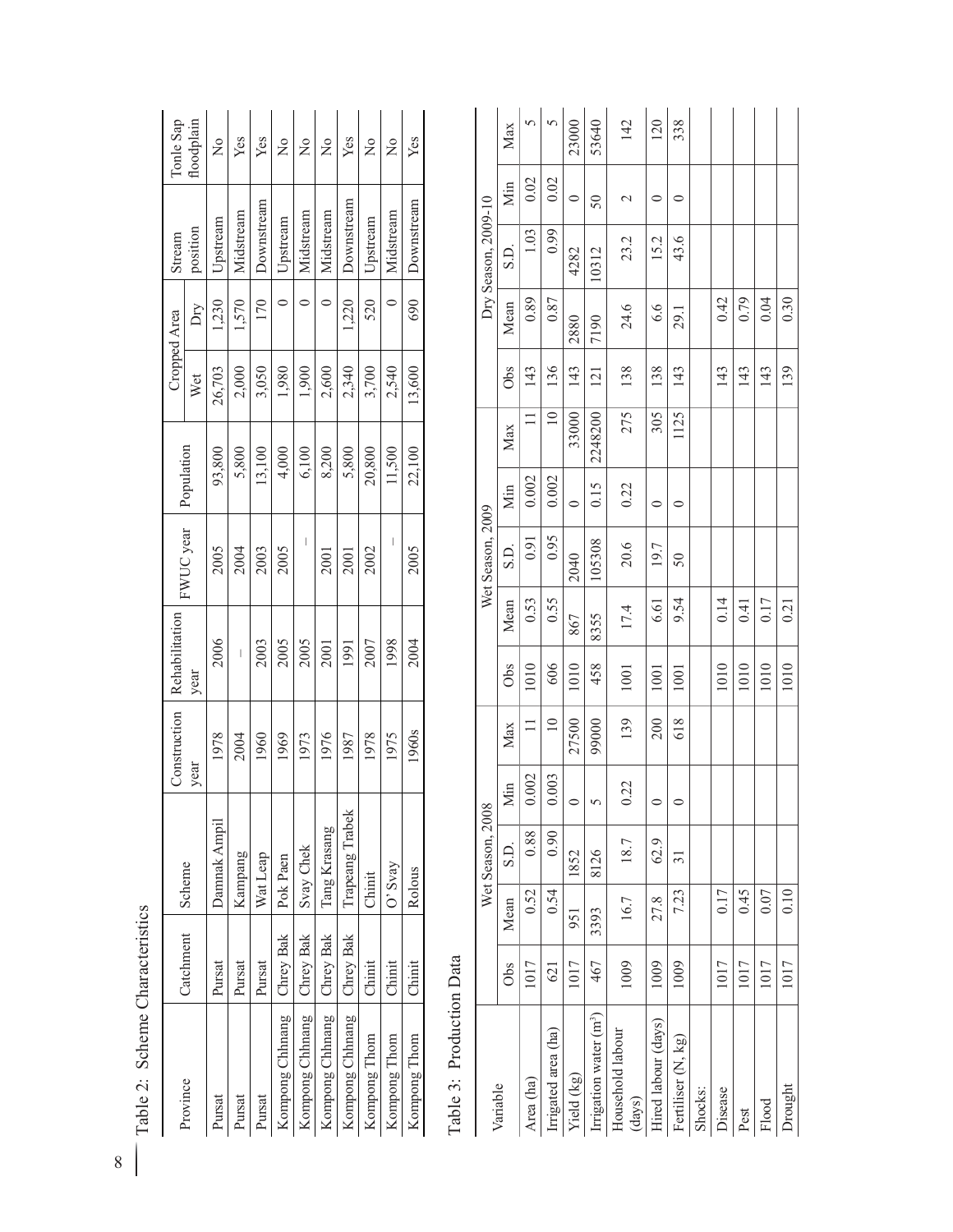It was noted that attrition could be a problem between the baseline survey and subsequent surveys. The reduction in the number of households interviewed is relatively important, with 64 households not being interviewed in the 2008 wet season survey, though there was no significant reduction in the number of households interviewed in subsequent rounds<sup>4</sup>. This initial reduction of interviewees corresponds to an attrition rate of 21 percent, raising the possibility that the subsample for which we have production data is statistically different from the original sample. To confirm whether this was in fact the case, we performed a series of t-tests of differences in mean values of variables relating to wealth, demographics and observable plot characteristics between households included in the first and second surveys, with the result that no difference was found between the mean values of different variables.

<sup>4</sup> We were able to interview 235 households during the 2008 and 2009 wet seasons and 218 households during the 2009-2010 dry seasons.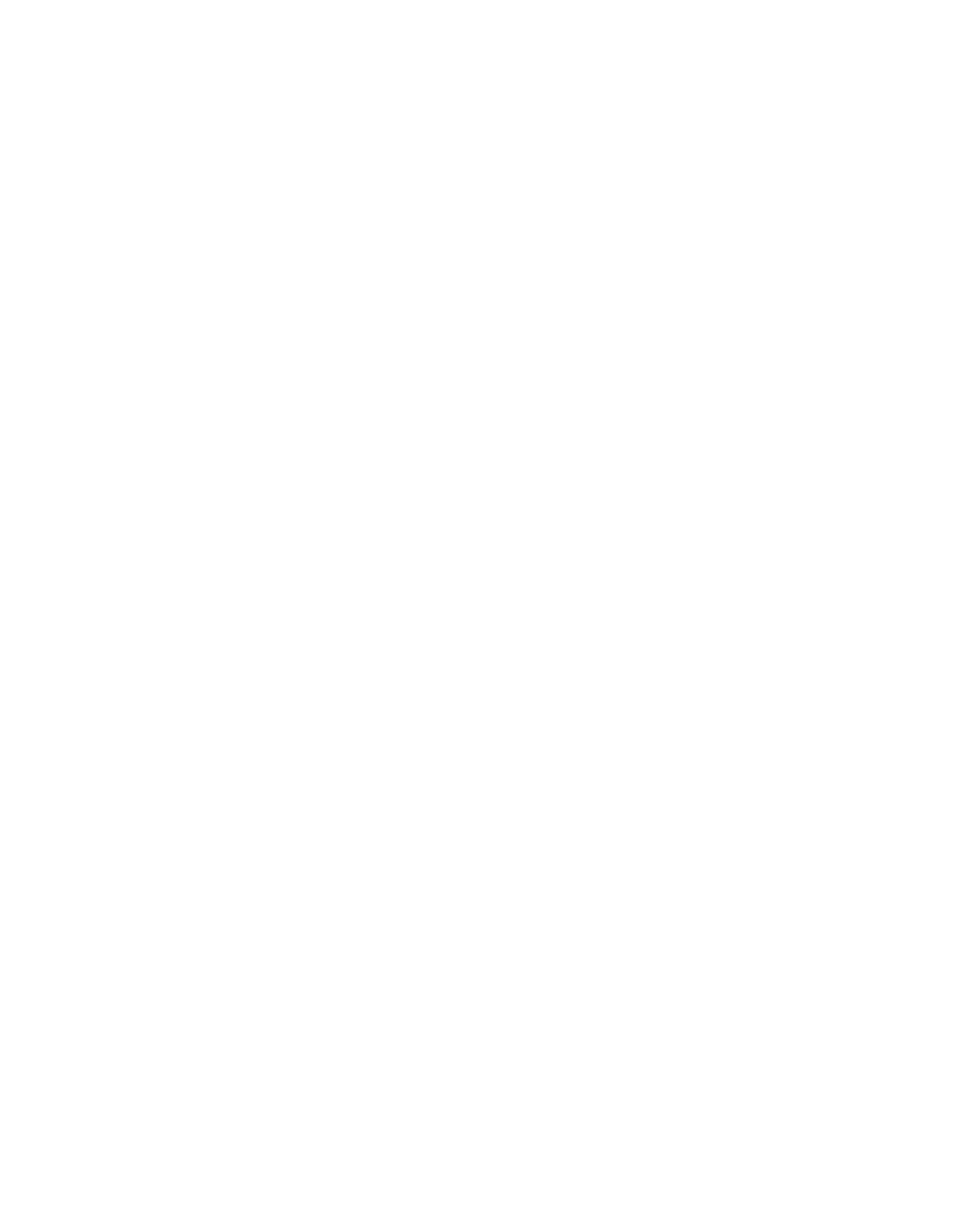In order to estimate the contribution of irrigation water to rice production, we use a Cobb-Douglas production function:

$$
Y_{it} = A_i W^{\beta}_{it} X^{\theta}_{it} e^{\lambda Z_{it} + \mu T + \varepsilon_{it}}
$$
\n<sup>(1)</sup>

taking logs on both sides of the equation, this can be rewritten as

$$
\ln Y_{it} = A_i + \beta \ln W_{it} + \theta X_{it} + \lambda Z_{it} + \mu T + \varepsilon_{it}
$$
 (2)

where Y is rice yield, W is irrigation water, X is the set of other inputs used, Z is a set of shocks, and i represents plot and t represents time. We account for common seasonal effects through a time fixed effect, T. Finally, ε is statistical error and, in estimating equation 2, we assume that

| $\text{eit} \sim N(0, \sigma^2)$                    | (3) |
|-----------------------------------------------------|-----|
| E ( $\epsilon$ it, $\epsilon$ jt) = 0 if i $\neq$ j | (4) |
| $E$ ( <i>sit, sjz</i> ) = 0 if t $\neq$ z           | (5) |

where equations 4 and 5 formalise the assumptions that, controlling for the exogenous variables, the error term is not correlated through space or time.

In equation 2 we assume that the Cobb-Douglas is an adequate functional form to represent the relation between output and conventional inputs. Other more flexible functional forms (namely translog) were estimated but we were not able to reject the hypothesis that the additional items were not jointly statistically significant and, for that reason, we only report the Cobb-Douglas results. The specification of equation 2 takes advantage of repeated observations at plot level to account, through the estimation of plot specific intercept Ai, for unobserved plot heterogeneity and, given that land markets are virtually non-existent, farmer heterogeneity.<sup>5</sup> One problem with estimating equations such as equation 2, in log form, is how to deal with zero values in the original observations. In this case, we followed the Battese (1997) solution and replaced the logged value as 0 but included a set of dummy variables that account for this arbitrary decision.

When estimating equation 2 we must also address the possibility that irrigated plots are systematically different from those which are not irrigated, with "better" plots being irrigated while others may not be seen to warrant the extra effort associated with supplementary irrigation. In short, the decision to use irrigation water during the wet season, even after controlling for input use and shocks, would still reflect unobserved heterogeneity. In this case, the assumption of normally distributed errors (equation 3) would not hold and the effect of irrigation water on

<sup>5</sup> Plots are not usually rented out or in and, if they had been, they would not have been observed as the unit of the survey is the household.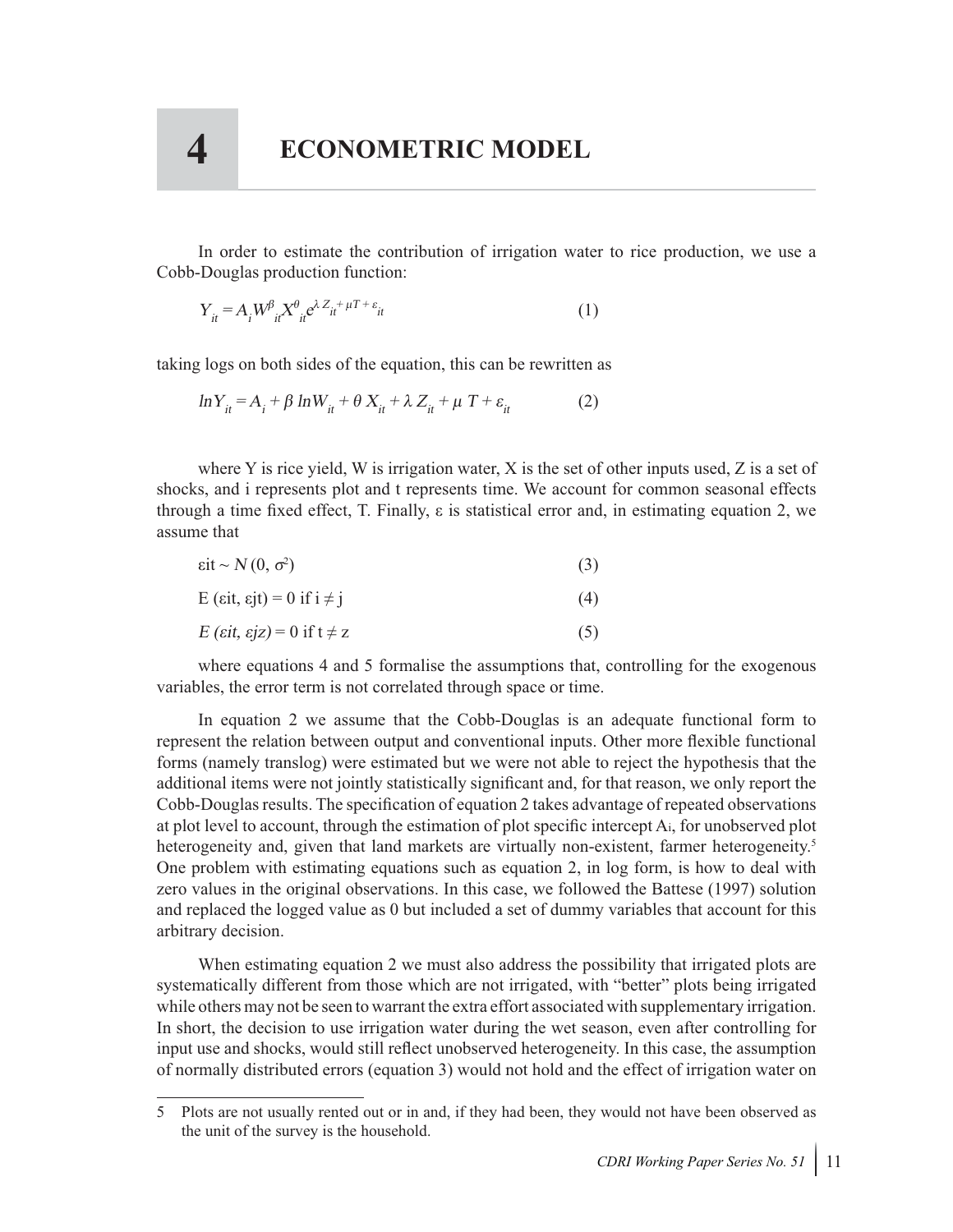rice output could be overstated. Heckman (1984) has shown that it is possible to correct for this problem by first estimating the probability of each plot to receive supplementary irrigation through a probit model of the form:

$$
I(Wj > 0) = \Phi(Xj)
$$
\n(6)

This first stage regression allows us then to estimate the statistic  $\overline{\Phi}$ , also known as the Inverse Mills Ratio (IMR) which can be interpreted as the likelihood that plot i will be irrigated. We can then estimate a second stage:

$$
\ln Y_i = \beta \ln W_i + \theta X_i + \lambda Z_i + \alpha \text{IMR}_i + \varepsilon_i \tag{7}
$$

This is a modification of the model specified in equation 2 in three important aspects. Firstly, through the inclusion of the IMRi variable which indicates the likelihood of plot i receiving supplementary irrigation, we can correct for self-selection in supplementary irrigation. Secondly, through the absence of t from equation 7. As noted, the use of Heckman's correction procedure requires the estimation of the IMRi through a probit model but due to the incidental parameter problem, there is no estimator of such models that allows for the inclusion of fixed effects. Third, and because of our inability to take advantage of repeated plot observations to account for unobserved heterogeneity, we need to expand the vector X to include other plot characteristics for which we have information (slope, soil type…) and that are both time invariant and possibly correlated with the amount of water used by farmers.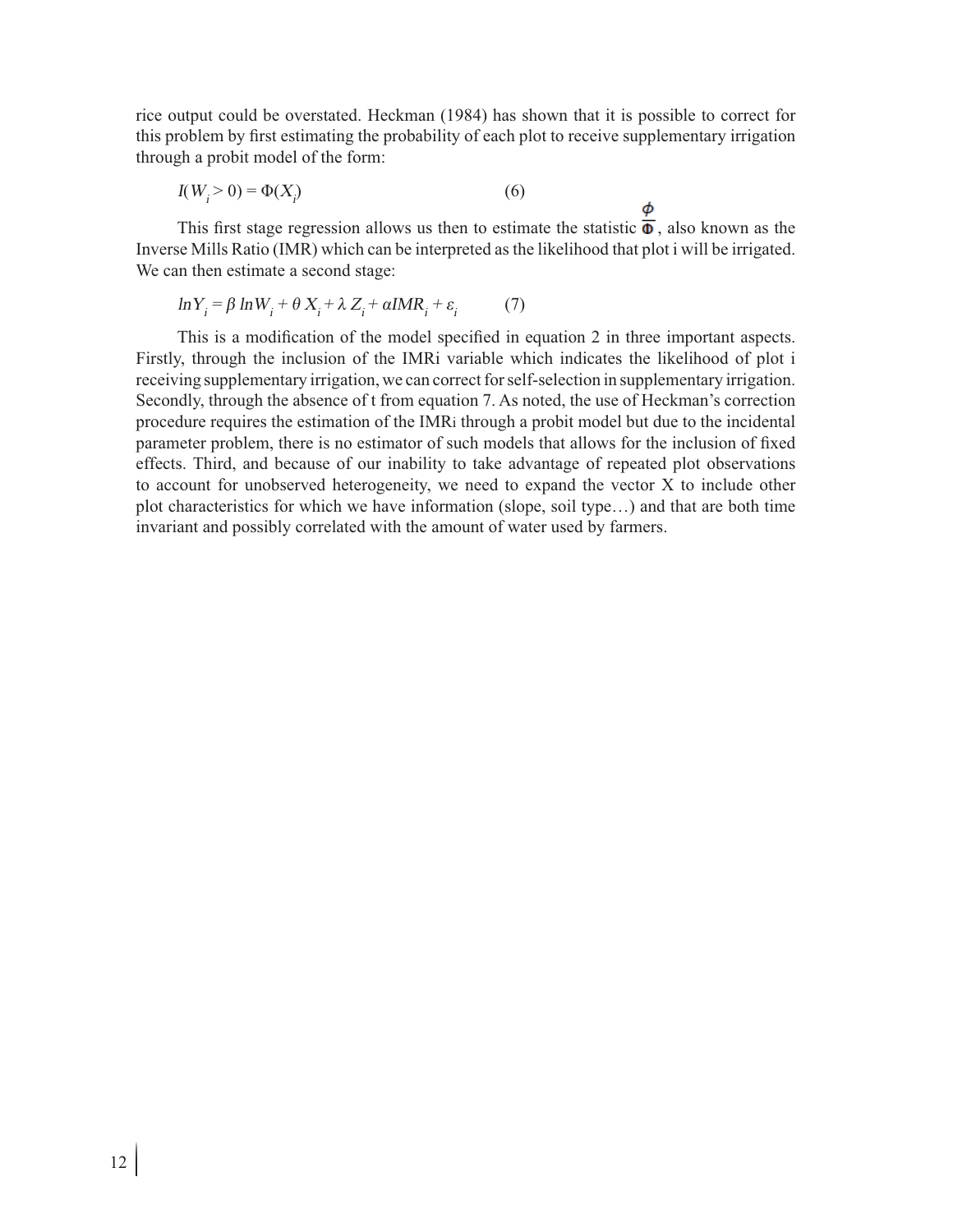#### **5.1. Wet Season**

The main findings regarding the wet season are that:

- 1. The estimates of the extra yield produced as a result of irrigation, when measured in terms of rice production in the wet season, are very low. For an increase of 1 percent in the amount of water used, rice yield increases by only 0.06 percent in the wet season. The empirical estimates of the production function (equation 2) during the wet season are presented in Appendix Table 1.
- 2. The area under irrigation during the wet season is higher than the area under irrigation during the dry season: 46 percent of the plots surveyed used irrigation water during the wet season in both 2008 and 2009, but only 10 percent of the plots were irrigated during the dry season.

Of the variable inputs, household labour and fertiliser appear to be the most significant variables in explaining yield. However, the econometric model used could not account for the possibility that farmers selectively irrigate plots. We addressed this problem by estimating a Heckman selection model, using maximum likelihood. The estimates for the Heckman selection model for the 2008 wet season, the 2009 wet season and then for the entire sample are presented in Appendix Tables 2, 3 and 4, respectively. As the identifying instrument, we used changes in the dependency ratio (as changes in the number of dependents would, presumably, lead to changes in the plots used for production but, given that dependents do not contribute with labour, would not influence production directly) and the position of the scheme along the watershed (that, conditional on water used in the plot, should not matter to yield).

The significance of the estimate of  $\rho$  in all three models signals that there is in fact some selectivity in the decision about which plots are irrigated. However, the estimates of water productivity do not seem to be significantly affected by this fact: if we consider the estimates presented in Appendix Table 4, which include both wet seasons and, as such, are more easily compared with the results presented in Appendix Table 1, the estimate of water productivity is now 0.069, quite similar (and statistically identical) to 0.057. The fact that they are slightly above our fixed effects estimates is, however, puzzling and suggests that the estimates of water productivity may be biased, as they would reflect the effect of both water and other correlated (but not included) variables such as plot characteristics, for example. In an effort to test whether this is the case, we re-estimated the Heckman selection model using data for both seasons and adding extra control variables, namely soil type and slope and distance to the plot from the homestead. The results are presented in Appendix Table 5 and, although they confirm our suspicion, the changes are minimal: the estimate of water productivity is now 0.066, almost identical to our previous results. In conclusion, although farmers appear to be selectively choosing which plots to irrigate (as we would expect), conditional on all other variables for which we have information, this does not seem to matter much for our estimates of water productivity.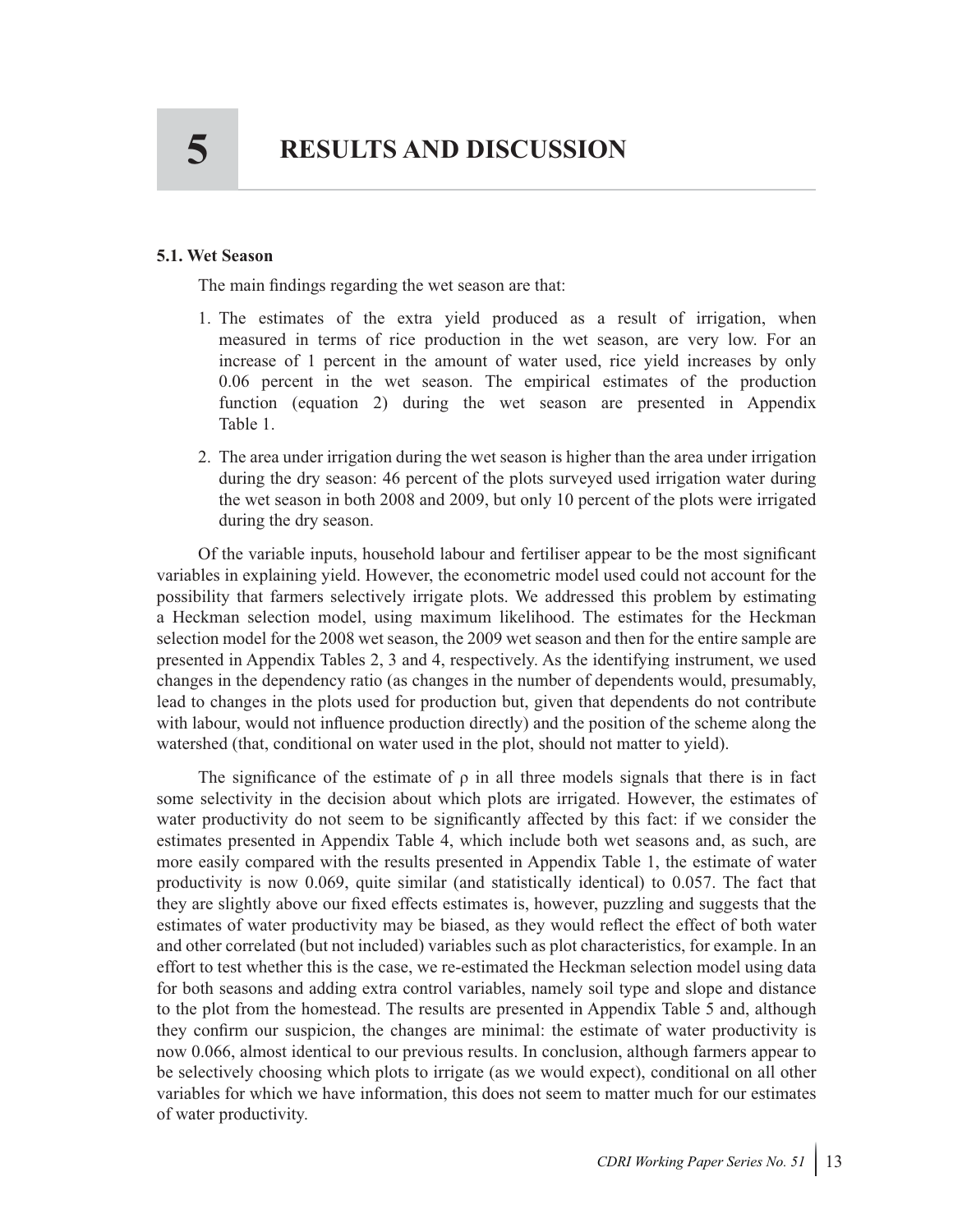It is useful at this point to examine how our estimates compare with those in the literature presented in Section 2. We start by noticing that the estimates presented in this paper differ fundamentally from the previous estimates of water productivity given in Section 2, as our estimates are elasticities, hence the marginal productivity of water can be estimated for the entire range of water input values and, in this sense, our results differ to previous estimates of water productivity which are applicable to only a limited range of water input values. This, however, raises the question: what is the overlap between the productivity estimates in the examined literature, and the productivity estimates as shown in our data? We address this question by relating the literature estimates of average productivity with the frequency of water input values in our data. These comparisons are summarised in Table 4, and their meaning can be understood by looking, for example, to the average productivity values recorded by Mainuddin and Kirby (2009) for total inflow (assuming negligible irrigation volumes) in Cambodia. The values of average productivity reported in this study, between 0.110 kg per m3 and 0.242 kg per m3, correspond to a range of water input volumes between 1500m3 and 3500m3, which account for 9.1 percent of the water volume used by the farmers that we surveyed. Similarly, the average productivity presented by Loeve *et al.* (2004) for irrigation water at the plot level in China corresponds to water volumes that, overall, account for approximately 34 percent of the water used by farmers in this study, and Cabangon *et al.* (2002) approximately 8.6 percent. In short, the literature seems to substantially overstate real (farmer) water productivity compared to the results we have found in Cambodia.

|                               |                          | Wet season      |       | Dry season   |           |
|-------------------------------|--------------------------|-----------------|-------|--------------|-----------|
| Study                         | Estimates $(kg/m3)$      | Water use range | Water | Water use    | Water use |
|                               |                          | (m3)            | use   | range $(m3)$ | $($ %)    |
| Mainuddin and Kirby<br>(2009) | $0.110 - 0.252$          | 1500-3500       | 23.7  | >22500       | 11.9      |
| Loeve et al $(2004)$          | 1.65                     | Not in range    |       | 2500         | 3.3       |
| Cabangon et al (2002)         | $0.62$ (wet); 1.48 (dry) | 500             | 34    | 2500-3000    | 7.4       |
| Hafeez et al (2007)           | $0.05 - 0.18$            | Dry season only |       | >29000       | 4.9       |

Table 4: Comparison of Results with Existing Literature

#### **5.2. Dry season**

The main findings regarding the dry season are that:

- 1. Production in the dry season is not generally feasible without irrigation: 83 percent of the plots that registered any production in the dry season used irrigation.
- 2. Marginal productivity of irrigation water is substantially higher in the dry season: an increase of 1 percent in the amount of water used leads to an increase in rice yield of 0.12 percent in the dry season (double our estimate for the wet season).

In order to estimate productivity during the dry season a different approach to that which measured wet season productivity had to be used, as we only have one round of data for production during the dry season (2009-2010), and because irrigation is almost always necessary for any production to take place in the dry season. In Appendix Table 6, we present the ordinary least squares estimates of the production function where we include additional controls for plot characteristics. It is immediately obvious that the estimates of water productivity are considerably lower than the estimates obtained during the wet season and are not statistically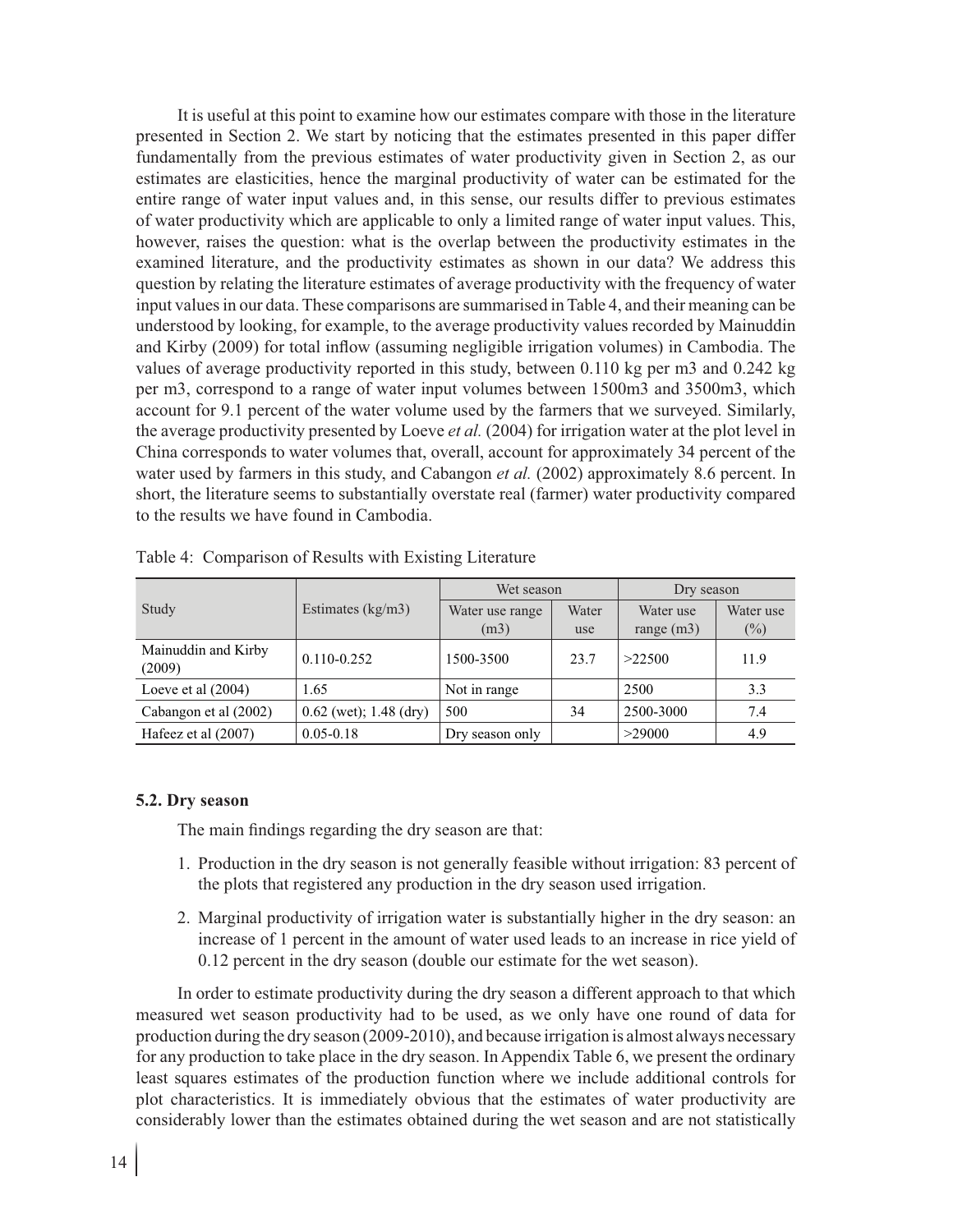significant at the usual levels of significance. These are unexpected results given the importance of irrigation water during the dry season, and most probably reflect an incorrect specification of the statistical model. One alternative to this specification is possible if we are willing to assume that, controlling for other inputs, there is no significant technological difference between wet and dry season production. We are then able to take advantage of the existence of several rounds of data to adequately control for plot and farmer fixed effects, as is done for the wet season. The estimates of this model are presented in Appendix Table 7 and indicate an elasticity estimate of 0.125 which is statistically significant at the 10 percent level. Therefore, using the assumption that rice technology does not vary across seasons, irrigation water productivity in the dry season is roughly twice that of the wet season estimate.

As in the wet season, the dry season estimates presented in this paper differ fundamentally from the literature estimates of water productivity, as they are much lower. It is possible to conclude that those studies substantially overestimate water productivity by Cambodian farmers.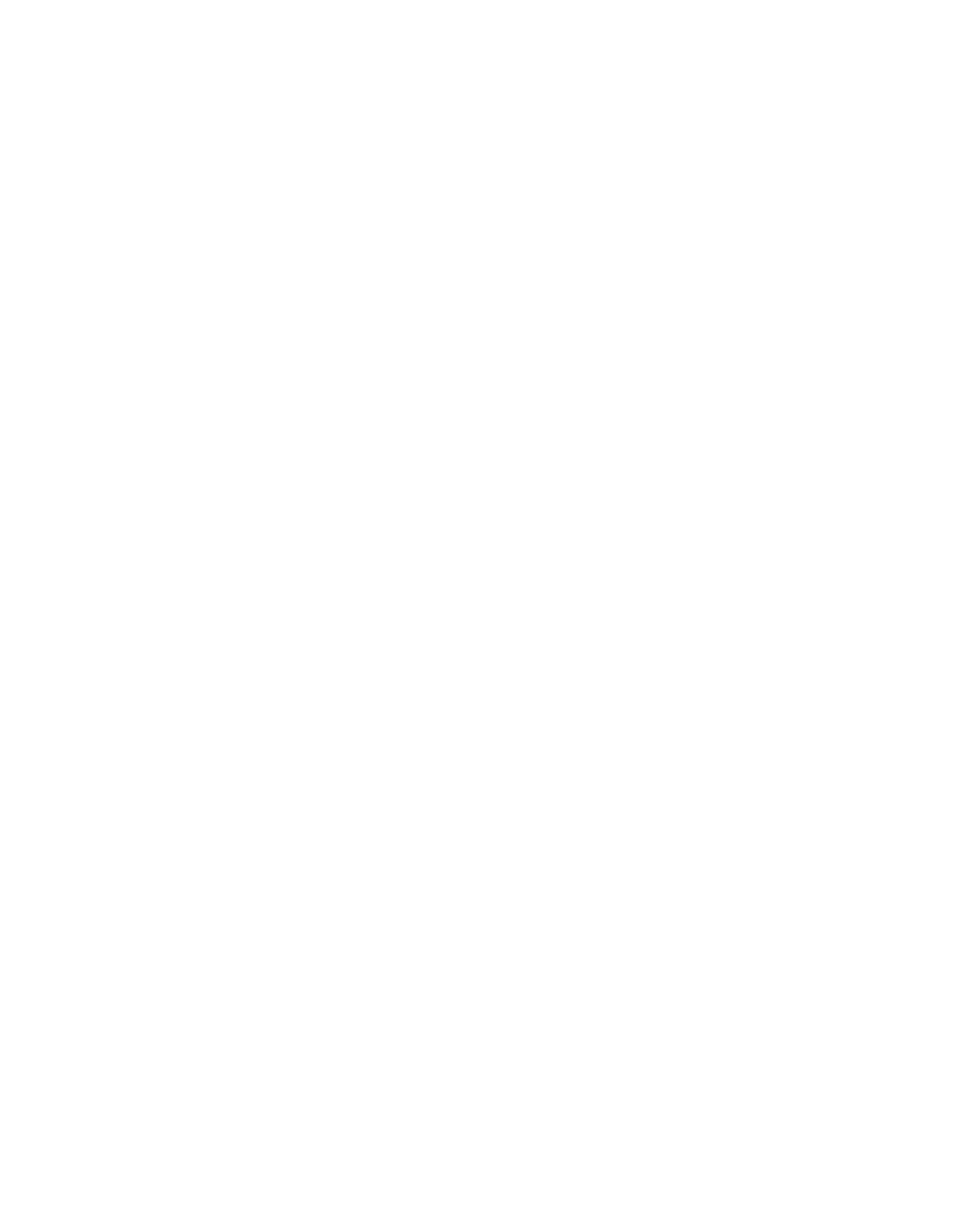# **6 CONCLUSION, RECOMMENDATIONS 6 AND WAYS FORWARD**

This paper has estimated the marginal productivity of water in its largest use in Cambodia, the irrigation of rice. The analysis utilises plot level panel data to estimate elasticities between 0.058 and 0.082 in the wet season, and 0.125 in the dry season. Fixed effects regressions were used to account for inputs in the production process which can be considered to be constant, such as plot slope, soil type and characteristics of the head of the household. Heckman regressions were used to correct for self selection of plots for irrigation. Comparisons of the results presented in this paper with those of previous research demonstrate the limitations of previous estimates. This is a result of the restricted range of water input values for which previous estimates apply (in relation to the water input values recorded in this study). Conversely, the estimates presented in this paper allow average and marginal productivities of water to be calculated over the full range of water input values.

Knowledge of the average and marginal economic value of irrigation as estimated in this study can be combined with various prices (namely farm gate, provincial market or international) to give average economic values for water, akin to Phengphaengsy and Okudaira (2008), as well as marginal economic values. Without wanting to assume such prices, we can still estimate a demand curve, where the price is expressed in kg rice per m3 as represented in Figure 1. The main point to note is the wide range of water use for which marginal productivity is relatively low: uses above 1,000 cubic metres have a marginal productivity of almost 0.



Figure 1: Marginal Productivity of Irrigation Water

It is possible to then use the result of Figure 2 (where revenue is expressed in tonnes of rice and the water fee in kg rice per m<sup>3</sup>) to evaluate the capacity of Farmer Water User Communities to raise revenue (and potentially be financially sustainable) through increases in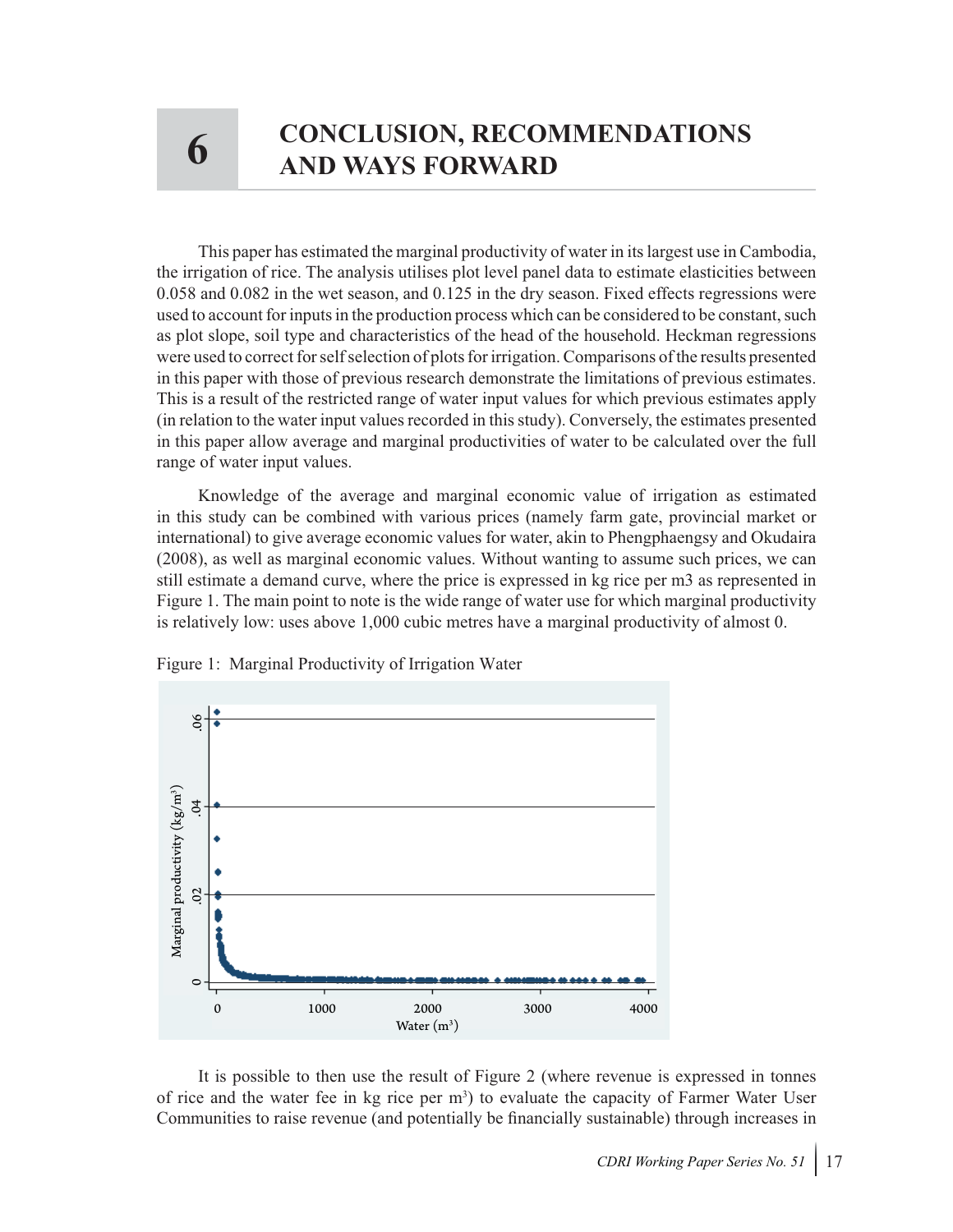water fees. If the fee is 0, the FWUC raises no revenue. Up to a relatively small amount  $(0.012)$ kg rice per m3), revenue increases as fees increase. However, above that value, fee increases lead to actual revenue decreases. Figure 2 shows that increasing fees "too much" is not the best way to raise revenue, as farmers may choose not to use water at all rather than paying fees. Hence for fees above the monetary value of 0.025kg of rice per m3, total revenue raised by the FWUC will decrease.





The overall key findings of this working paper in relation to fees are that:

- Raising water fees is not necessarily the best way to raise revenue as farmers may then choose not to use water. This would result in a reduction in total fees collected;
- Farmers are very responsive to changes in water fees above a very small value; thus, increasing water fees could be used to reallocate water to other (potentially more valuable) uses;
- Increasing water productivity in rice production when water is most used (i.e. in the wet season) is a way to balance competing needs and policy objectives.

The key policy implications arising from this research are that:

- The marginal return from water use to farmers in the wet season is low; therefore, farmers will not be willing to pay much for water during the wet season;
- This low willingness to pay for water limits the feasibility of cost-recovery policies as well as decisions on infrastructure investment and maintenance;
- Increasing productivity in the wet season is central to any effort to better manage irrigation water.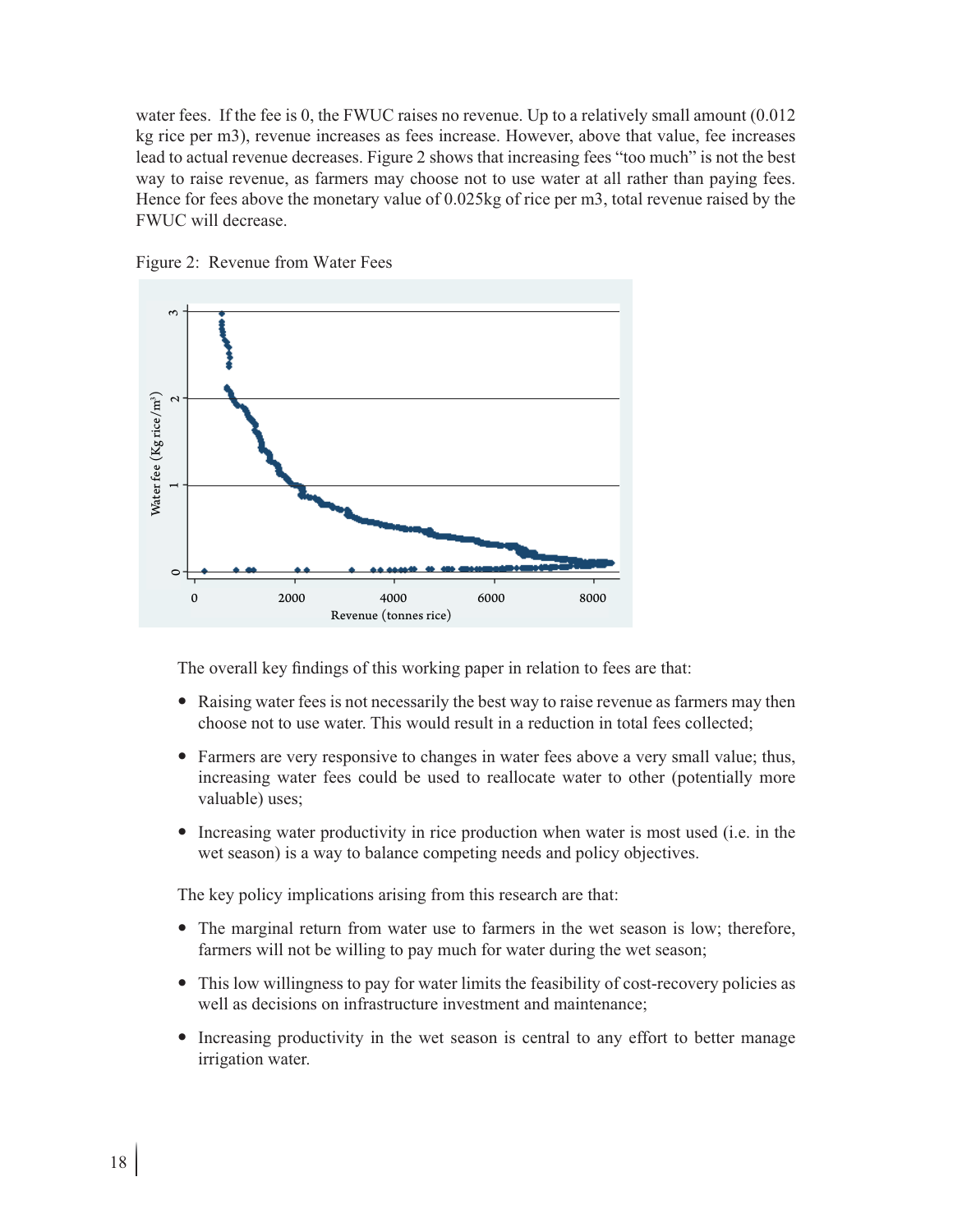#### **REFERENCES**

- Allen, G.G., L.S. Pereira, D. Raes & M. Smith (1998), "Crop Evapotranspiration: Guidelines for Computing Crop Water Requirements", FAO Irrigation and Drainage Paper 56 (Rome: F AO)
- Asian Development Bank (2010a), "Asian Development Outlook 2010: Macroeconomic Management Beyond the Crisis" (Mandaluyong City, Philippines: ADB)
- Asian Development Bank (2010b), "Key Indicators for Asia and the Pacific 2010" (Mandaluyong City, Philippines: ADB)
- Bastiaanssen, W.G.M. & S.J. Zwart (2004), "Review of measured crop water productivity values for irrigated wheat, rice, cotton and maize", Agricultural Water Management, Vol. 69, No.2, pp. 115-133
- Bouman, B.A.M. & Tuong, T.P. (2001), "Field water management to save water and increase its productivity in irrigated lowland rice", Agricultural Water Management, Vol. 49, No. 1, pp. 11-30
- Cabangon, R.J., T.P. Tuong & N.B. Abdullah (2002), "Comparing water input and water productivity of transplanted and direct-seeded rice production systems", Agricultural Water Management, Vol. 57, No.1, pp. 11-31
- Cambodian Development Resource Institute (2009), Draft Working Paper Economic Component, Water Resource Management Research Capacity Development Program, (Phnom Penh, CDRI)
- Dore, J. (2003), "The Governance of Increasing Mekong Regionalism", in M. Kaosa-ard & Dore (eds.), Social Challenges for the Mekong Region (Chiang Mai: Social Research Institute, Chiang Mai University, White Lotus)
- Goto, S., Kuwagata, T., Konghakote, P., Polthanee, A., Ishigooka, Y.,Toritani, H. & Hasegawa, T. (2008), "Characteristics of water balance in a rainfed paddy field in Northeast Thailand", Paddy and Water Environment, Vol.6, No. 1, pp. 153-157
- Haddeland, I., D.P. Lettenmaier & T. Skaugen (2006), "Effects of irrigation on the water and energy balances of the Colorado and Mekong river basins", Journal of Hydrology, Vol. 324, Nos.1-4, pp. 210-223
- Hafeez, M.M., B.A.M. Bouman, N. Van de Giesen & P. Vlek (2007), "Scale effects on water use and water productivity in a rice-based irrigation system (UPRIIS) in the Philippines", Agricultural Water Management, Vol. 92, No. 1-2, pp. 81-89
- Hasnip, N., L. Vincent & K. Hussein (1999), "Poverty Reduction and Irrigated Agriculture, International Programme for Technology and Research in Irrigation and Drainage", Food and Agriculture Organisation
- Heckman, J. (1979) "Sample Selection Bias as a Specification Error", Econometrica, Vol.47, No.1, pp. 153–161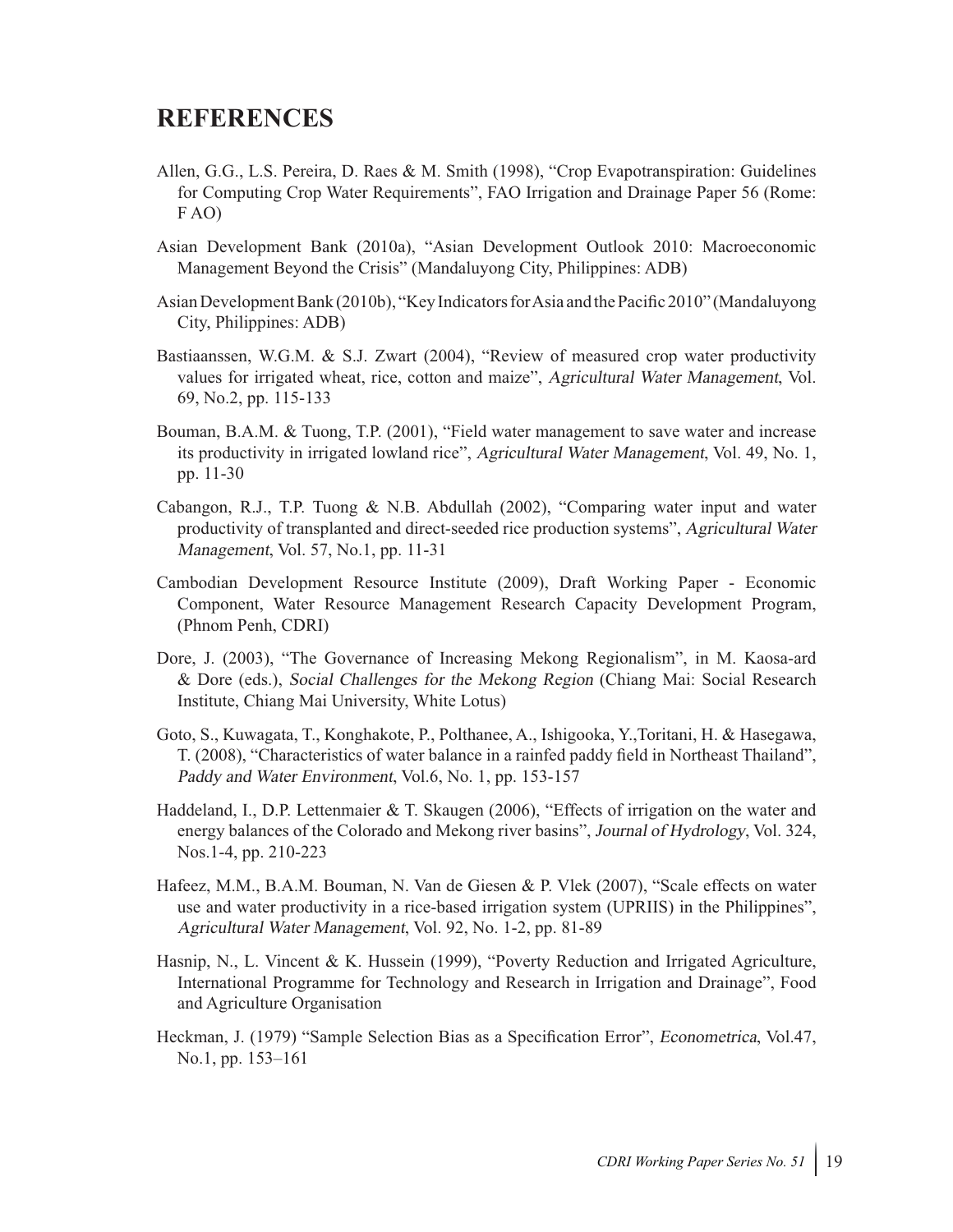- Hoanh, C.T., H. Guttman, P. Droogers & J. Aerts (2003), "Water, Climate, Food, and Environment in the Mekong basin in Southeast Asia", ADAPT Final Report, International Water Management Institute
- Hossain, M. & K.S. Fischer (1995), "Rice Research for Food Security and Sustainable Agricultural Development in Asia: Achievements and Future Challenges", GeoJournal, Vol. 35, pp. 286-98
- Hussain, I. & Hanjra, M.A. (2004), "Irrigation and Poverty Alleviation: Review of the Empirical Evidence", Irrigation and Drainage, Vol. 53, pp. 1-15
- Hussain, I., H. Turral, D. Molden & M. Ahmad (2007), "Measuring and enhancing the value of agricultural water in irrigated river basins", Irrigation Science, Vol. 25, pp. 263-282
- Keskinen, M., S. Chinvanno, M. Kummu, P. Nuorteva, A. Snidvongs & K. Vastila (2009), "Water and Climate Change in the Lower Mekong Basin: Diagnosis and Recommendations for Adaption", Water and Development Research Group TKK and Southeast Asia START Regional Centre, Yliopistopaino
- Kijne, J.W., R. Barker & D. Molden (2003), "Improving Water Productivity in Agriculture", Editors' Overview in J. W. Kijne, R. Barker & D. Molden (eds.), Water Productivity in Agriculture: Limits and Opportunities for Improvement (Wallingford, UK: CABI, IWMI)
- Lamberts, D. (2008), "Little Impact, Much Damage: The consequences of Mekong River Flow Alterations for the Tonle Sap Ecosystem", in M. Kummu, O. Varis & M. Keskinen (eds.), Modern Myths of the Mekong-A Critical Review of Water and Development Concepts, Principles and Policies. Water and Development Publications (Helsinki: Finland University of Technology) pp. 3-18
- Loeve, R., B. Dong, D. Molden, Y.H. Li, C.D. Chen & J.Z. Wang (2004), "Issues of scale in water productivity in the Zhanghe irrigation system: implications for irrigation in the basin context", Paddy Water Environment, Vol. 2, No. 4, pp. 227-236
- Mainuddin, M. & M. Kirby (2009), "Spatial and temporal trends of water productivity in the lower Mekong River Basin", Agricultural Water Management, Vol.96, No. 11, pp. 1567- 1578
- Nesbitt, H. J., R. Johnston & M. Solieng (2004), "Mekong River Water: Will river flows meet future agricultural needs in the Lower Mekong Basin?" In Seng, V., E. Craswell, Fukai, S. & K. Fischer (eds.), Water in Agriculture, Australian Centre for International Agricultural Research, Proceedings No. 116, Canberra
- Nesbitt, H.J. (2005), Water Used for Agriculture in the Lower Mekong Basin, MRC Discussion Paper. Mekong River Commission, Vientiane, Lao PDR.
- Perera, L. (2006), Factors Affecting the Formation of FWUCs in Institution Building for PIMD in Cambodia: Two Case Studies (Colombo: International Water Management Institute)
- Phengphaengsy, P. & H. Okudaira (2008), "Assessment of irrigation efficiencies and water productivity in paddy fields in the lower Mekong River Basin", Paddy and Water Environment, Vol. 6, No. 1, pp. 105-114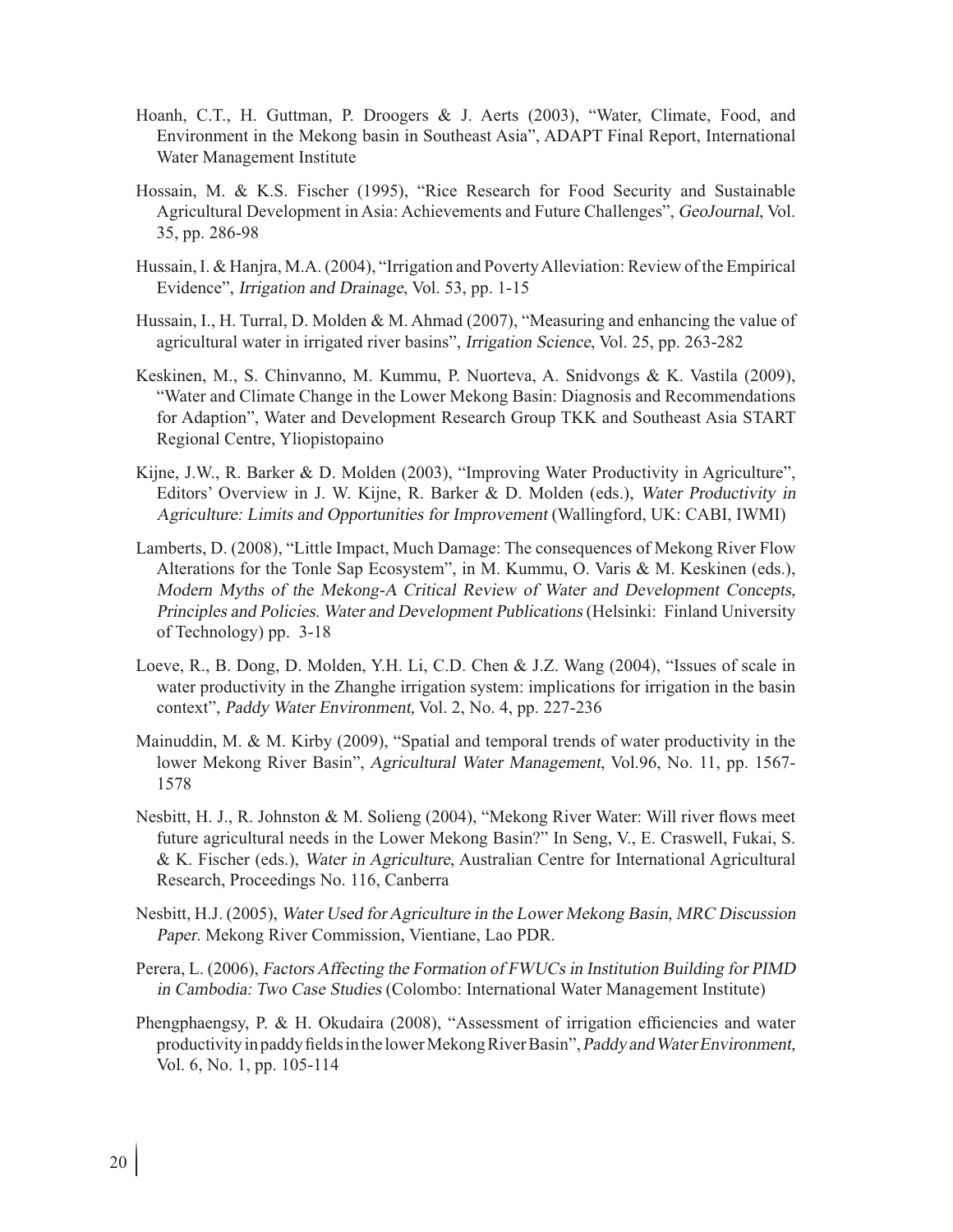- Reardon, T. and P. Glewwe (2000). "Agriculture. Designing Household Survey Questionnaires for Developing Countries". M. Grosh and P. Glewwe (Eds.), Lessons from 15 years of the Living Standards Measurement Study. Washington, D.C., World Bank. 2: pp.139-181
- Royal Government of Cambodia (2004), Rectangular Strategy, 2003-2008 (Phnom Penh: RGC)
- Royal Government of Cambodia (2009), National Strategic Development Plan: Update 2009- <sup>2013</sup> (Phnom Penh: RGC)
- Sarkkula, J., Keskinen, M., Koponen, J., Kummu, M., Richey, J. and Varis, O. (2009), "Hydropower in the Mekong Region: What are the Impacts on Fisheries?" In Molle, F., Foran, T. & Kknen, M. (eds.), Contested Waterscapes in the Mekong Region: Hydropower, Livelihoods and Governance (London: Earthscan) pp. 227-251
- United Nations Population Division (2007), "World Urbanisation Prospects: The 2007 Revision Population Database", available at URL: http://esa.un.org/unup/p2k0data.asp (accessed 20 May 2010)
- United Nations Population Division (2008), "World Population Prospects: The 2008 Revision", available at URL: http://esa.un.org/unpp/- (accessed 20 May 2010)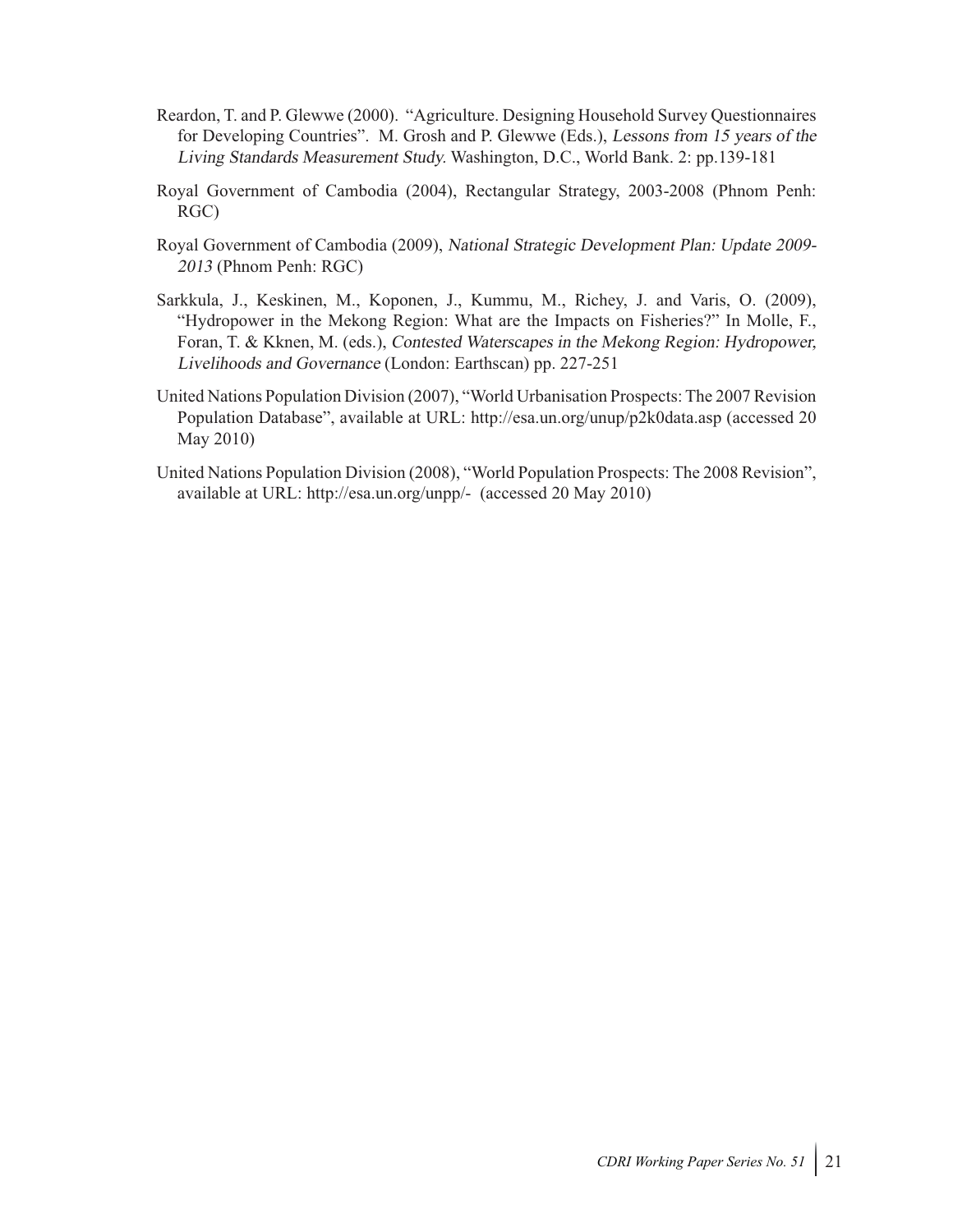## **APPENDIX TABLES**

| Variable              | Coefficient | (Std Err) |
|-----------------------|-------------|-----------|
| Land $(ln)$           | 0.118       | (0.093)   |
| Household labour (ln) | $0.141*$    | (0.059)   |
| Hired labour (ln)     | $-0.015$    | (0.038)   |
| Seed (ln)             | 0.025       | (0.029)   |
| Nitrogen (ln)         | $0.135**$   | (0.041)   |
| Phosphate (ln)        | $0.127**$   | (0.034)   |
| Water (ln)            | $0.057*$    | (0.028)   |
| Disease               | $-0.004$    | (0.053)   |
| Pest                  | 0.027       | (0.045)   |
| Flood                 | $-0.427**$  | (0.078)   |
| Drought               | 0.079       | (0.058)   |
| Wet season 2008       | $0.247**$   | (0.042)   |
| Intercept             | 5.395**     | (0.329)   |
| N                     | 1948        |           |
| $\mathbb{R}^2$        | 0.184       |           |
| F(16, 1035)           | 8.489       |           |

Appendix Table 1: Estimation Results: Fixed Effects, Wet Season, 2008 and 2009

*Significance levels: † =10%; \* =5%; \*\* = 1%*

| Variable                            | Coefficient                  | (Std Err) |
|-------------------------------------|------------------------------|-----------|
|                                     | Equation 1: Yield            |           |
| Land $(ln)$                         | $0.458**$                    | (0.046)   |
| Household labour (ln)               | $0.102*$                     | (0.041)   |
| Hired labour (ln)                   | $0.136**$                    | (0.037)   |
| Seed (ln)                           | $-0.067$                     | (0.104)   |
| Nitrogen (ln)                       | $0.071^{+}$                  | (0.043)   |
| Phosphate (ln)                      | $0.178**$                    | (0.049)   |
| Irrigation Water (ln)               | $0.063*$                     | (0.026)   |
| Disease                             | $0.163^{t}$                  | (0.084)   |
| Pest                                | 0.065                        | (0.060)   |
| Flood                               | 0.136                        | (0.124)   |
| Drought                             | $-0.012$                     | (0.090)   |
| Intercept                           | $6.562**$                    | (0.393)   |
|                                     | Equation 2: Irrigation water |           |
| Change in dependency ratio, round 1 | 1.412                        | (1.019)   |
| Upstream                            | 0.042                        | (0.086)   |
| Midstream                           | 0.050                        | (0.078)   |
| Intercept                           | $-0.011$                     | (0.065)   |
| $\rho$                              | $-1.373**$                   | (0.136)   |
| $\sigma$                            | $-0.043$                     | (0.062)   |
| N                                   | 997                          |           |
| Log-likelihood                      | $-1218.119$                  |           |
| $\chi^2_{(15)}$                     | 1141.802                     |           |

Appendix Table 2: Estimation results: Heckman correction, wet season, 2008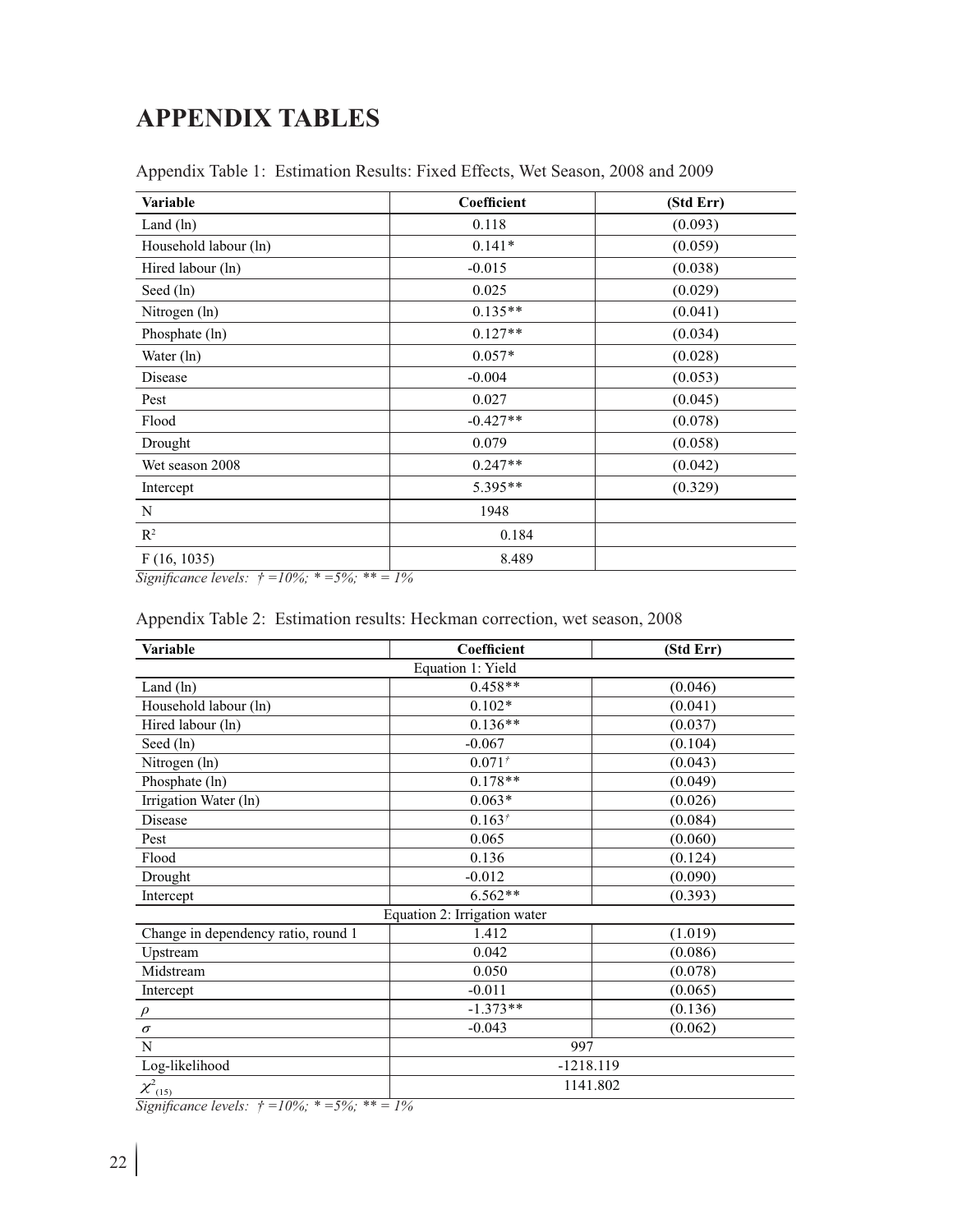| <b>Variable</b>                     | Coefficient         | (Std Err) |  |  |
|-------------------------------------|---------------------|-----------|--|--|
|                                     | Equation 1: lnyield |           |  |  |
| Land $(ln)$                         | $0.396**$           | (0.048)   |  |  |
| Household labour (ln)               | $0.117*$            | (0.047)   |  |  |
| Hired labour (ln)                   | $0.130**$           | (0.049)   |  |  |
| Seed (ln)                           | $0.093*$            | (0.041)   |  |  |
| Nitrogen (ln)                       | 0.039               | (0.040)   |  |  |
| Phosphate (ln)                      | $0.353**$           | (0.052)   |  |  |
| Irrigation Water (ln)               | $0.075**$           | (0.027)   |  |  |
| Disease                             | 0.004               | (0.090)   |  |  |
| Pest                                | $0.152*$            | (0.070)   |  |  |
| Flood                               | $-0.392**$          | (0.118)   |  |  |
| Drought                             | 0.128               | (0.086)   |  |  |
| Intercept                           | 5.792**             | (0.307)   |  |  |
|                                     | Equation 2: water1  |           |  |  |
| Change in dependency ratio, round 3 | 0.803               | (0.579)   |  |  |
| Upstream                            | $0.242**$           | (0.082)   |  |  |
| Midstream                           | $0.245**$           | (0.074)   |  |  |
| Intercept                           | $-0.206**$          | (0.066)   |  |  |
| $\rho$                              | $-1.864**$          | (0.191)   |  |  |
| $\sigma$                            | $0.189**$           | (0.073)   |  |  |
| N                                   | 975                 |           |  |  |
| Log-likelihood                      | $-1219.298$         |           |  |  |
| $\chi^2_{(15)}$                     | 1361.538            |           |  |  |

| Appendix Table 3: Estimation results: Heckman correction, wet season 2009 |  |
|---------------------------------------------------------------------------|--|
|---------------------------------------------------------------------------|--|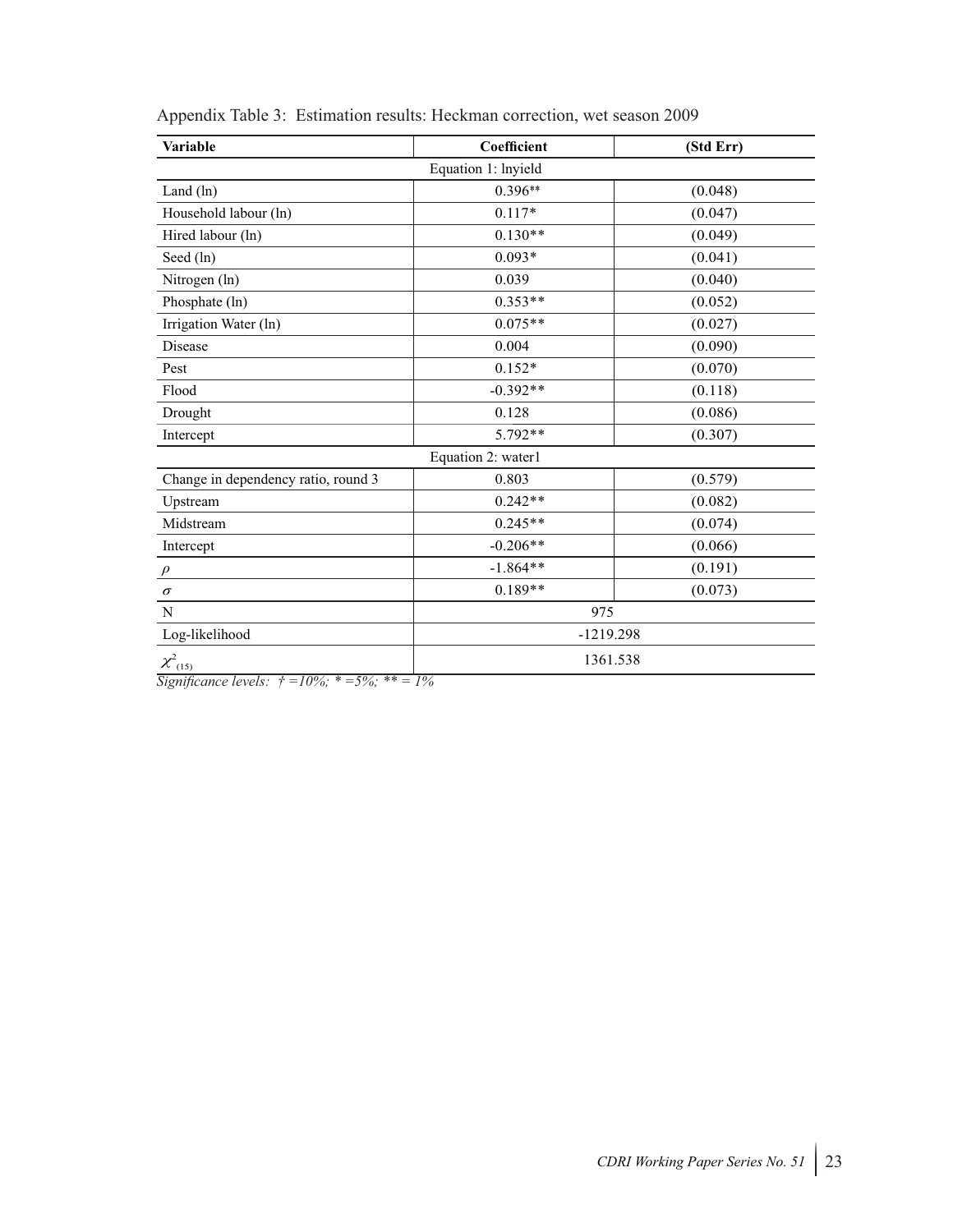| Variable                            | Coefficient       | (Std Err) |  |  |  |
|-------------------------------------|-------------------|-----------|--|--|--|
|                                     | Equation 1: Yield |           |  |  |  |
| Land $(ln)$                         | $0.409**$         | (0.038)   |  |  |  |
| Household labour (ln)               | $0.103**$         | (0.037)   |  |  |  |
| Hired labour (ln)                   | $0.131**$         | (0.032)   |  |  |  |
| Seed (ln)                           | $0.068*$          | (0.033)   |  |  |  |
| Nitrogen (ln)                       | $0.059^{t}$       | (0.033)   |  |  |  |
| Phosphate (ln)                      | $0.289**$         | (0.039)   |  |  |  |
| Irrigation Water (ln)               | $0.069**$         | (0.022)   |  |  |  |
| Disease                             | 0.068             | (0.062)   |  |  |  |
| Pest                                | $0.111*$          | (0.045)   |  |  |  |
| Flood                               | $-0.253**$        | (0.082)   |  |  |  |
| Drought                             | $0.125*$          | (0.062)   |  |  |  |
| Wet season 2008                     | $0.277**$         | (0.056)   |  |  |  |
| Intercept                           | 5.940**           | (0.245)   |  |  |  |
| Equation 2: Irrigation water        |                   |           |  |  |  |
| Wet season                          | 0.027             | (0.032)   |  |  |  |
| Change in dependency ratio, round 1 | 4.258**           | (1.249)   |  |  |  |
| Change in dependency ratio, round 3 | $2.053*$          | (0.956)   |  |  |  |
| Upstream                            | $0.139^{t}$       | (0.072)   |  |  |  |
| Midstream                           | $0.138*$          | (0.069)   |  |  |  |
| Intercept                           | $-0.137*$         | (0.063)   |  |  |  |
| $\rho$                              | $-1.609**$        | (0.115)   |  |  |  |
| $\sigma$                            | $0.095^{t}$       | (0.053)   |  |  |  |
| N                                   | 1972              |           |  |  |  |
| Log-likelihood                      | $-2455.214$       |           |  |  |  |
| $\chi^2_{(16)}$                     | 1616.376          |           |  |  |  |

Appendix Table 4: Estimation results: Heckman correction, wet seasons, 2008 and 2009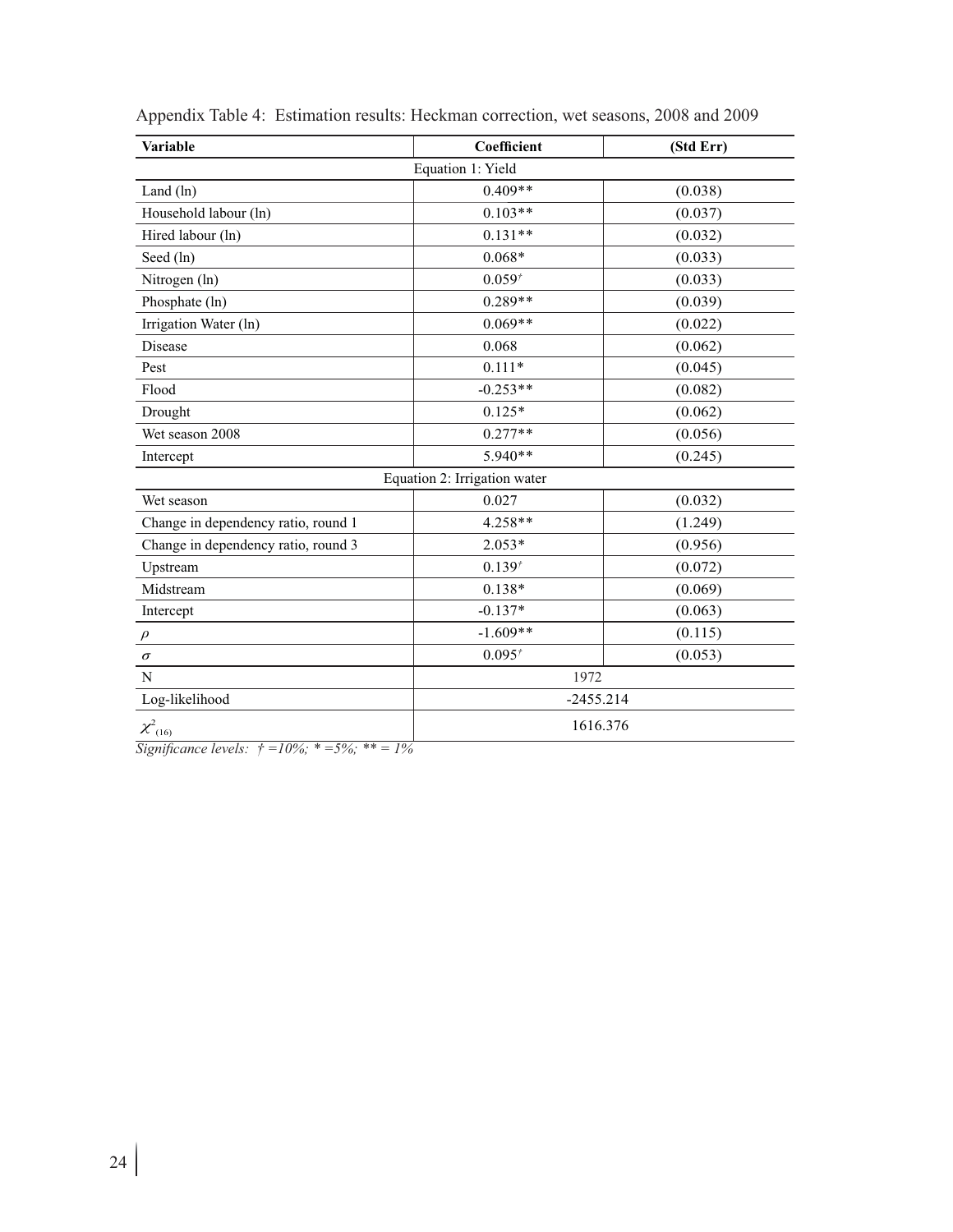| <b>Variable</b>                     | Coefficient         | (Std Err) |
|-------------------------------------|---------------------|-----------|
|                                     | Equation 1: Yield   |           |
| Land (ln)                           | $0.408**$           | (0.038)   |
| Household labour (ln)               | $0.095*$            | (0.038)   |
| Hired labour (ln)                   | $0.138**$           | (0.032)   |
| Seed (ln)                           | $0.072*$            | (0.033)   |
| Nitrogen (ln)                       | $0.061^{t}$         | (0.034)   |
| Phosphate (ln)                      | $0.280**$           | (0.041)   |
| Water (ln)                          | $0.066**$           | (0.021)   |
| Disease                             | 0.087               | (0.061)   |
| Pest                                | $0.105*$            | (0.044)   |
| Flood                               | $-0.282**$          | (0.081)   |
| Drought                             | $0.138*$            | (0.063)   |
| soil: kadeng                        | $-0.153$            | (0.163)   |
| soil: kasach                        | 0.025               | (0.175)   |
| soil: robuykasach                   | $-0.286^{t}$        | (0.167)   |
| flat                                | 0.248               | (0.157)   |
| slightly slope                      | 0.064               | (0.167)   |
| moderate slope                      | 0.014               | (0.219)   |
| wet season 2008                     | $0.258**$           | (0.056)   |
| Time to plot (hours)                | 0.025               | (0.019)   |
| Intercept                           | 5.918**             | (0.258)   |
|                                     | Equation 2: water 1 |           |
| Wet season 2008                     | 0.021               | (0.032)   |
| Change in dependency ratio, round 3 | $1.825^{t}$         | (0.933)   |
| Change in dependency ratio, round 1 | 3.991**             | (1.247)   |
| Upstream                            | $0.142^{t}$         | (0.074)   |
| Midstream                           | $0.164*$            | (0.071)   |
| soil: kadeng                        | 0.238               | (0.178)   |
| soil: kasach                        | $-0.195$            | (0.192)   |
| soil: robuykasach                   | 0.241               | (0.186)   |
| flat                                | $-0.172$            | (0.178)   |
| slightly slope                      | 0.044               | (0.190)   |
| moderate slope                      | $-0.003$            | (0.234)   |
| Time to plot (hours)                | $-0.041*$           | (0.020)   |
| Intercept                           | $-0.149^{t}$        | (0.087)   |
| $\rho$                              | $-1.592**$          | (0.121)   |
| $\sigma$                            | 0.075               | (0.055)   |
| $\mathbf N$                         | 1966                |           |
| Log-likelihood                      | $-2416.111$         |           |
| $\chi^2_{(23)}$                     | 1613.598            |           |

Appendix Table 5: Estimation results: Heckman correction with additional control variables, wet seasons, 2008 & 2009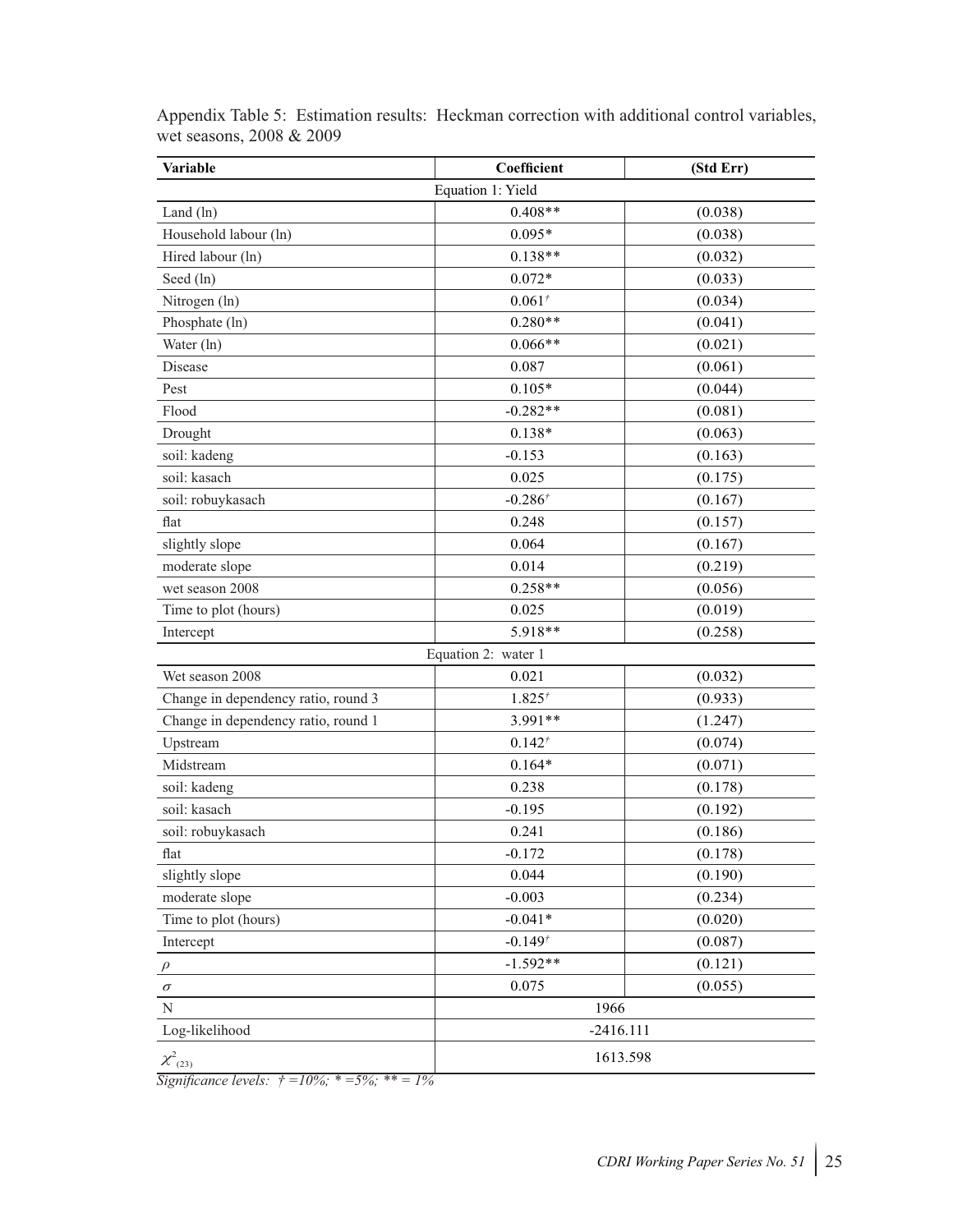| <b>Variable</b>       | Coefficient | (Std Err) |
|-----------------------|-------------|-----------|
| Land $(\ln)$          | $0.492**$   | (0.104)   |
| Household labour (ln) | 0.047       | (0.108)   |
| Hired labour (ln)     | $-0.030$    | (0.068)   |
| Nitrogen (ln)         | $0.555**$   | (0.139)   |
| Phosphate (ln)        | $-0.001$    | (0.148)   |
| Water $(\ln)$         | 0.036       | (0.043)   |
| Intercept             | $6.212**$   | (0.676)   |
| N                     | 95          |           |
| $\mathbb{R}^2$        | 0.82        |           |

Appendix Table 6: Estimation results: linear regression, dry season, 2009-10

*Significance levels: † =10%; \* =5%; \*\* = 1%*

Appendix Table 7: Estimation results: fixed effects, dry season, 2009-10

| Variable              | Coefficient | (Std Err) |
|-----------------------|-------------|-----------|
| Land $(ln)$           | $0.166^{t}$ | (0.086)   |
| Household labour (ln) | $0.127*$    | (0.050)   |
| Hired labour (ln)     | 0.005       | (0.034)   |
| Nitrogen (ln)         | $0.141**$   | (0.037)   |
| Phosphate (ln)        | 0.122       | (0.030)   |
| Water (ln)            | $0.125^{t}$ | (0.068)   |
| Intercept             | $5.439**$   | (0.363)   |
| N                     | 2049        |           |
| $R^2$                 | 0.58        |           |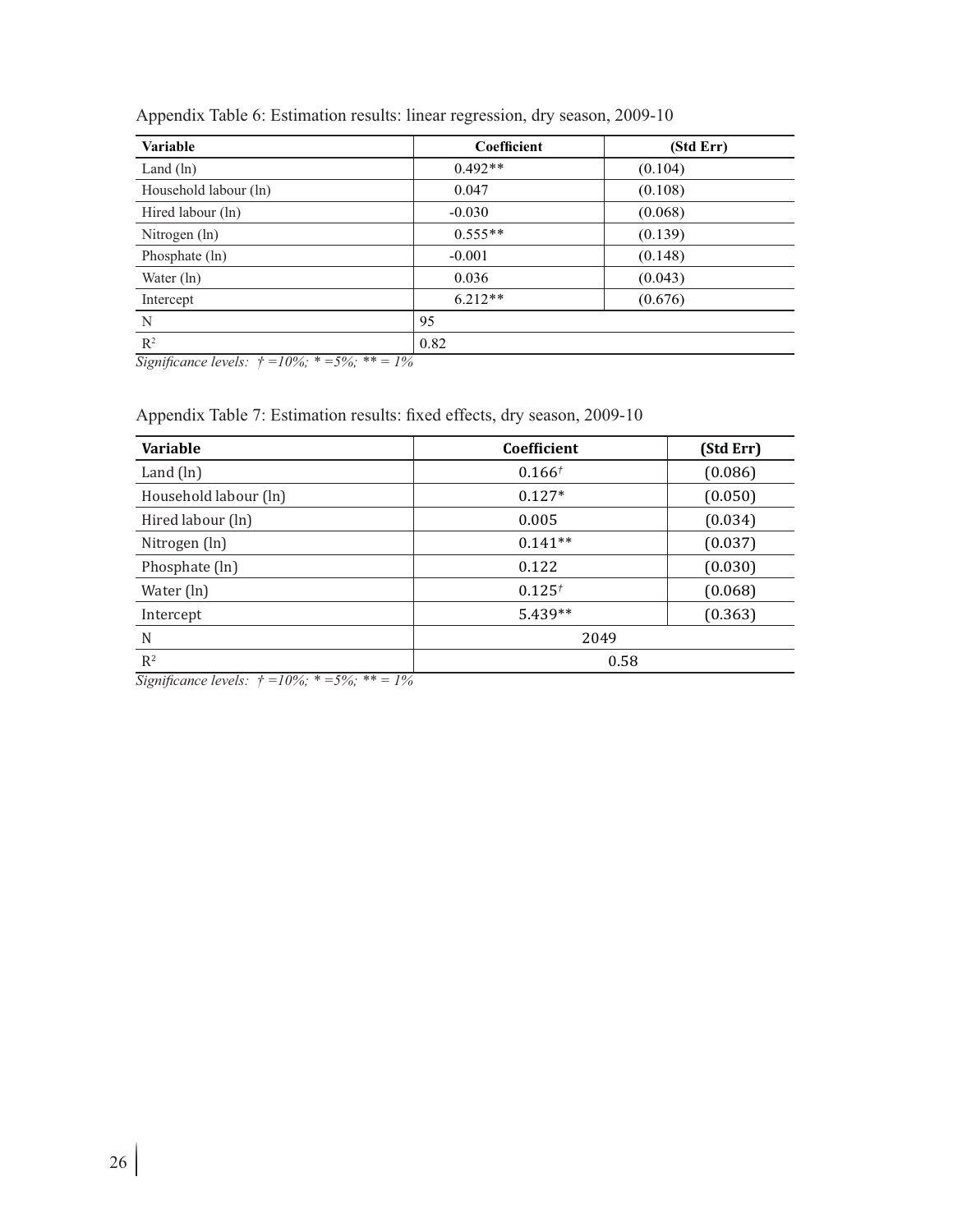### **CDRI WORKING PAPER SERIES**

- 1) Kannan, K.P. (November 1995), *Construction of a Consumer Price Index for Cambodia: A Review of Current Practices and Suggestions for Improvement*.
- 2) McAndrew, John P. (January 1996), *Aid Infusions, Aid Illusions: Bilateral and Multilateral Emergency and Development Assistance in Cambodia.* 1992-1995.
- 3) Kannan, K.P. (January 1997), *Economic Reform, Structural Adjustment and Development in Cambodia.*
- 4) Chim Charya, Srun Pithou, So Sovannarith, John McAndrew, Nguon Sokunthea, Pon Dorina & Robin Biddulph (June 1998), *Learning from Rural Development Programmes in Cambodia.*
- 5) Kato, Toshiyasu, Chan Sophal & Long Vou Piseth (September 1998), *Regional Economic Integration for Sustainable Development in Cambodia.*
- 6) Murshid, K.A.S. (December 1998), *Food Security in an Asian Transitional Economy: The Cambodian Experience.*
- 7) McAndrew, John P. (December 1998), *Interdependence in Household Livelihood Strategies in Two Cambodian Villages.*
- 8) Chan Sophal, Martin Godfrey, Toshiyasu Kato, Long Vou Piseth, Nina Orlova, Per Ronnås & Tia Savora (January 1999), *Cambodia: The Challenge of Productive Employment Creation.*
- 9) Teng You Ky, Pon Dorina, So Sovannarith & John McAndrew (April 1999), *The UNICEF/ Community Action for Social Development Experience—Learning from Rural Development Programmes in Cambodia.*
- 10) Gorman, Siobhan, with Pon Dorina & Sok Kheng (June 1999), *Gender and Development in Cambodia: An Overview.*
- 11) Chan Sophal & So Sovannarith (June 1999), *Cambodian Labour Migration to Thailand: A Preliminary Assessment.*
- 12) Chan Sophal, Toshiyasu Kato, Long Vou Piseth, So Sovannarith, Tia Savora, Hang Chuon Naron, Kao Kim Hourn & Chea Vuthna (September 1999), *Impact of the Asian Financial Crisis on the SEATEs: The Cambodian Perspective.*
- 13) Ung Bunleng, (January 2000), *Seasonality in the Cambodian Consumer Price Index.*
- 14) Toshiyasu Kato, Jeffrey A. Kaplan, Chan Sophal & Real Sopheap (May 2000), *Enhancing Governance for Sustainable Development.*
- 15) Godfrey, Martin, Chan Sophal, Toshiyasu Kato, Long Vou Piseth, Pon Dorina, Tep Saravy, Tia Savara & So Sovannarith (August 2000), *Technical Assistance and Capacity Development in an Aid-dependent Economy: the Experience of Cambodia.*
- 16) Sik Boreak, (September 2000), *Land Ownership, Sales and Concentration in Cambodia.*
- 17) Chan Sophal, & So Sovannarith, with Pon Dorina (December 2000), *Technical Assistance and Capacity Development at the School of Agriculture Prek Leap.*
- 18) Godfrey, Martin, So Sovannarith, Tep Saravy, Pon Dorina, Claude Katz, Sarthi Acharya, Sisowath D. Chanto & Hing Thoraxy (August 2001), *A Study of the Cambodian Labour Market: Reference to Poverty Reduction, Growth and Adjustment to Crisis.*
- 19) Chan Sophal, Tep Saravy & Sarthi Acharya (October 2001), *Land Tenure in Cambodia: a Data Update.*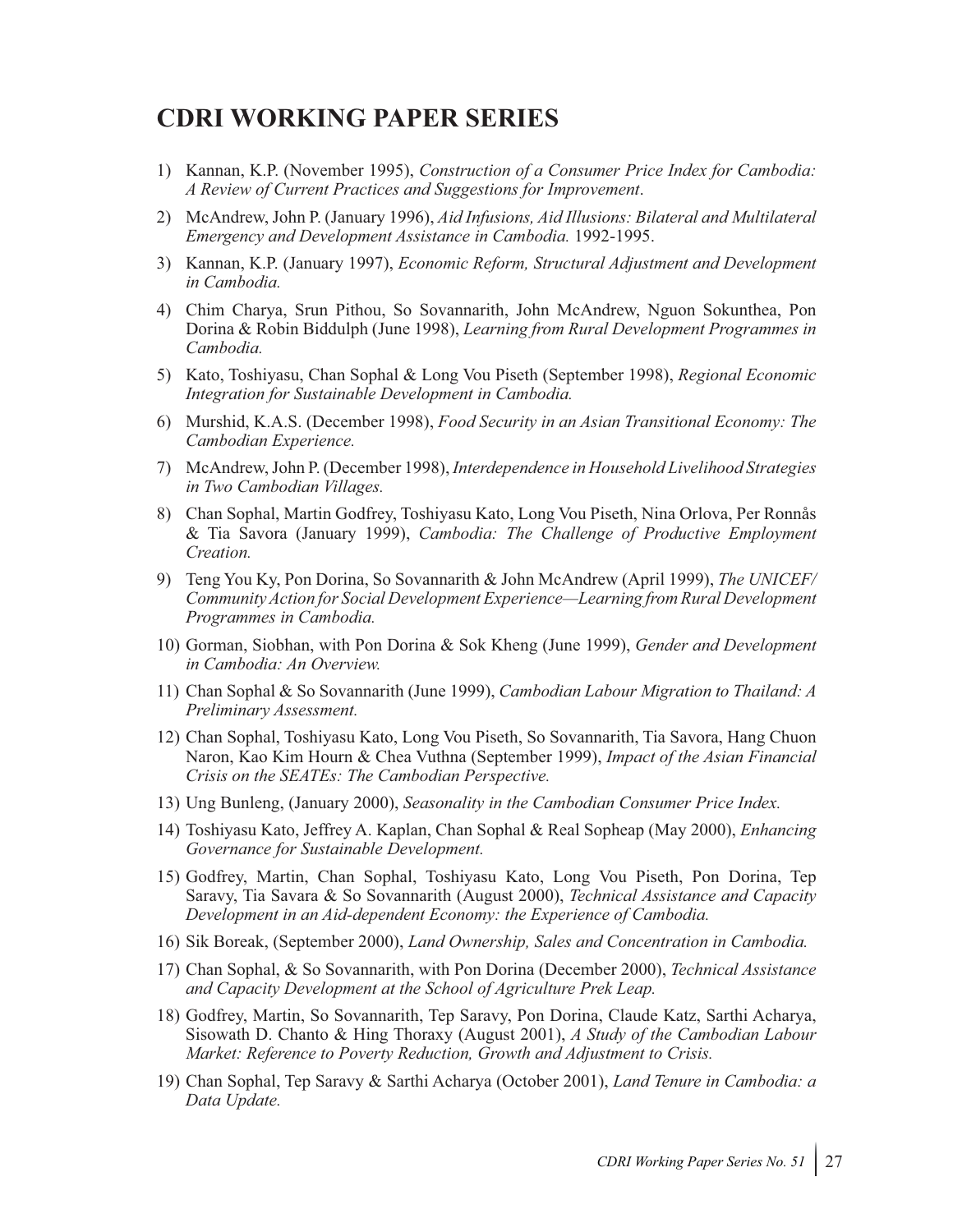- 20) So Sovannarith, Real Sopheap, Uch Utey, Sy Rathmony, Brett Ballard & Sarthi Acharya (November 2001), *Social Assessment of Land in Cambodia: A Field Study.*
- 21) Bhargavi Ramamurthy, Sik Boreak, Per Ronnås and Sok Hach (December 2001), *Cambodia 1999-2000: Land, Labour and Rural Livelihood in Focus.*
- 22) Chan Sophal & Sarthi Acharya (July 2002), *Land Transactions in Cambodia: An Analysis of Transfers and Transaction Records.*
- 23) McKenney, Bruce & Prom Tola. (July 2002), *Natural Resources and Rural Livelihoods in Cambodia.*
- 24) Kim Sedara, Chan Sophal & Sarthi Acharya (July 2002), *Land, Rural Livelihoods and Food Security in Cambodia.*
- 25) Chan Sophal & Sarthi Acharya (December 2002), *Facing the Challenge of Rural Livelihoods: A Perspective from Nine Villages in Cambodia.*
- 26) Sarthi Acharya, Kim Sedara, Chap Sotharith & Meach Yady (February 2003), *Off-farm and Non-farm Employment: A Perspective on Job Creation in Cambodia.*
- 27) Yim Chea & Bruce McKenney (October 2003), *Fish Exports from the Great Lake to Thailand: An Analysis of Trade Constraints, Governance, and the Climate for Growth.*
- 28) Prom Tola & Bruce McKenney (November 2003), *Trading Forest Products in Cambodia: Challenges, Threats, and Opportunities for Resin.*
- 29) Yim Chea & Bruce McKenney (November 2003), *Domestic Fish Trade: A Case Study of Fish Marketing from the Great Lake to Phnom Penh.*
- 30) Hughes, Caroline & Kim Sedara with the assistance of Ann Sovatha (February 2004), *The Evolution of Democratic Process and Conflict Management in Cambodia: A Comparative Study of Three Cambodian Elections.*
- 31) Oberndorf, Robert B. (May 2004), *Law Harmonisation in Relation to the Decentralisation Process in Cambodia.*
- 32) Murshid, K.A.S. & Tuot Sokphally (April 2005), *The Cross Border Economy of Cambodia: An Exploratory Study.*
- 33) Hansen, Kasper K. & Neth Top (December 2006), *Natural Forest Benefits and Economic Analysis of Natural Forest Conversion in Cambodia.*
- 34) Pak Kimchoeun, Horng Vuthy, Eng Netra, Ann Sovatha, Kim Sedara, Jenny Knowles & David Craig (March 2007), *Accountability and Neo-patrimonialism in Cambodia: A Critical Literature Review*.
- 35) Kim Sedara & Joakim Öjendal with the assistance of Ann Sovatha (May 2007), *Where Decentralisation Meets Democracy: Civil Society, Local Government, and Accountability in Cambodia*.
- 36) Lim Sovannara (November 2007), *Youth Migration and Urbanisation in Cambodia*.
- 37) Chem Phalla *et al.* (May 2008), *Framing Research on Water Resources Management and Governance in Cambodia: A Literature Review*.
- 38) Pak Kimchoeun and David Craig (July 2008), *Accountability and Public Expenditure Management in Decentralised Cambodia.*
- 39) Horng Vuthy and David Craig (July 2008), *Accountability and Planning in Decentralised Cambodia.*
- 40) ENG Netra and David CRAIG (March 2009), *Accountability and Human Resource Management in Decentralised Cambodia*.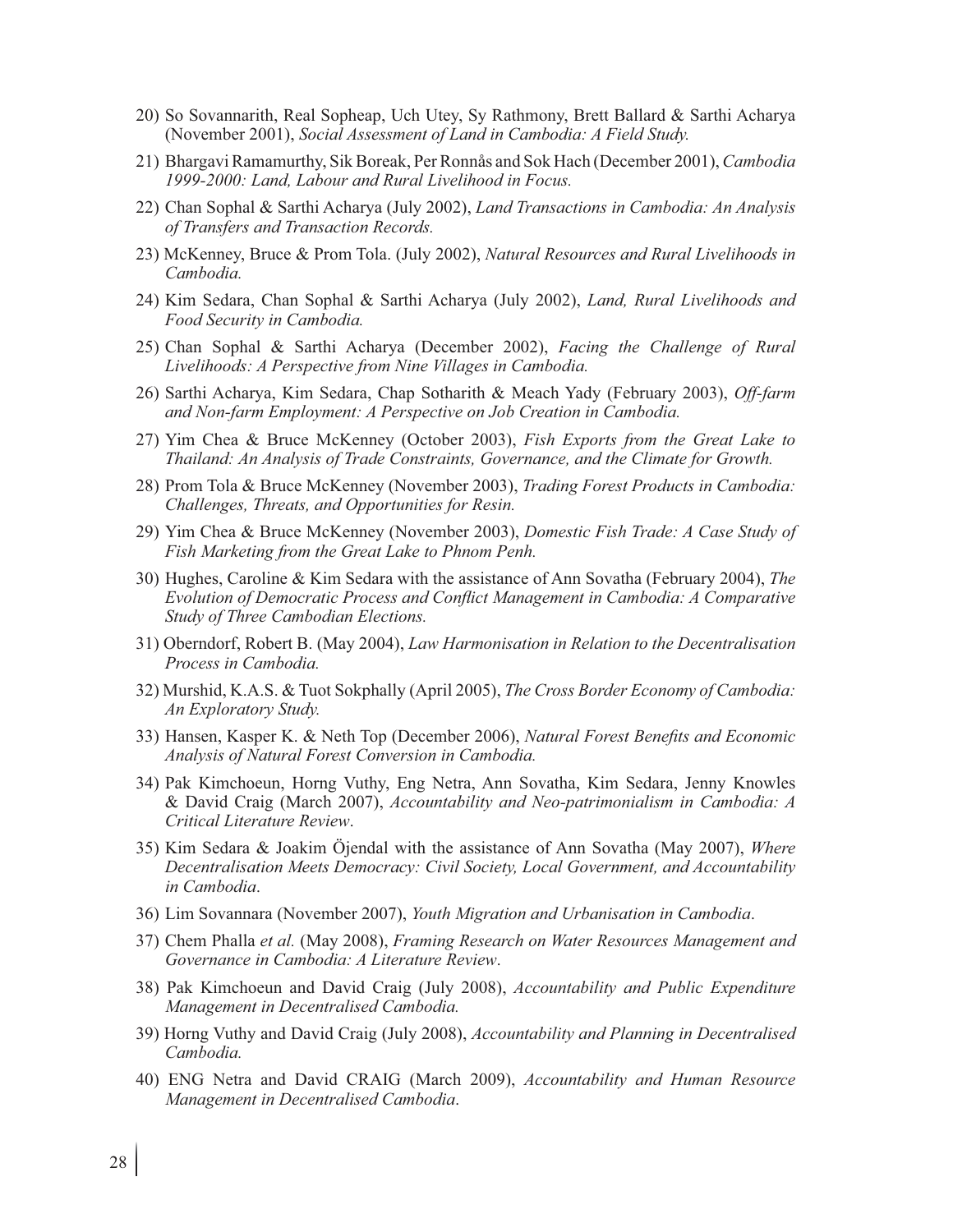- 41) Hing Vutha and Hossein Jalilian (April 2009), *The Environmental Impacts of the ASEAN-China Free Trade Agreement for Countries in the Greater Mekong Sub-region*.
- 42) Thon Vimealea, Ou Sivhuoch, Eng Netra and Ly Tem (October 2009), *Leadership in Local Politics of Cambodia: A Study of Leaders in Three Communes of Three Provinces*.
- 43) HING Vutha and THUN Vathana (December 2009), *Agricultural Trade in the Greater Mekong Sub-region: The Case of Cassava and Rubber in Cambodia.*
- 44) Chan Sophal (December 2009), *Costs and Benefits of Cross-border Labour Migration in the GMS: Cambodia Country Study.*
- 45) CDRI Publication (December 2009), *Costs and Benefits of Cross-country Labour Migration in the GMS: Synthesis of the Case Studies in Thailand, Cambodia, Laos and Vietnam.*
- 46) CDRI Publication (December 2009), *Agricultural Trade in the Greater Mekong Subregion: Synthesis of the Case Studies on Cassava and Rubber Production and Trade in GMS Countries*
- 47) Chea Chou (August 2010), *The Local Governance of Common Pool Resources: The Case of Irrigation Water in Cambodia*
- 48) CDRI Publication (August 2010), *Empirical Evidence of Irrigation Management in the Tonle Sap Basin: Issues and Challenges*
- 49) Chem Phalla and Someth Paradis (March 2011), *Use of Hydrological Knowledge and Community Participation for Improving Decision-making on Irrigation Water Allcation.*
- 50) Pak Kimchoeun (May 2011), *Fiscal Decentralisation in Cambodia: A Review of Progress and Challenges*